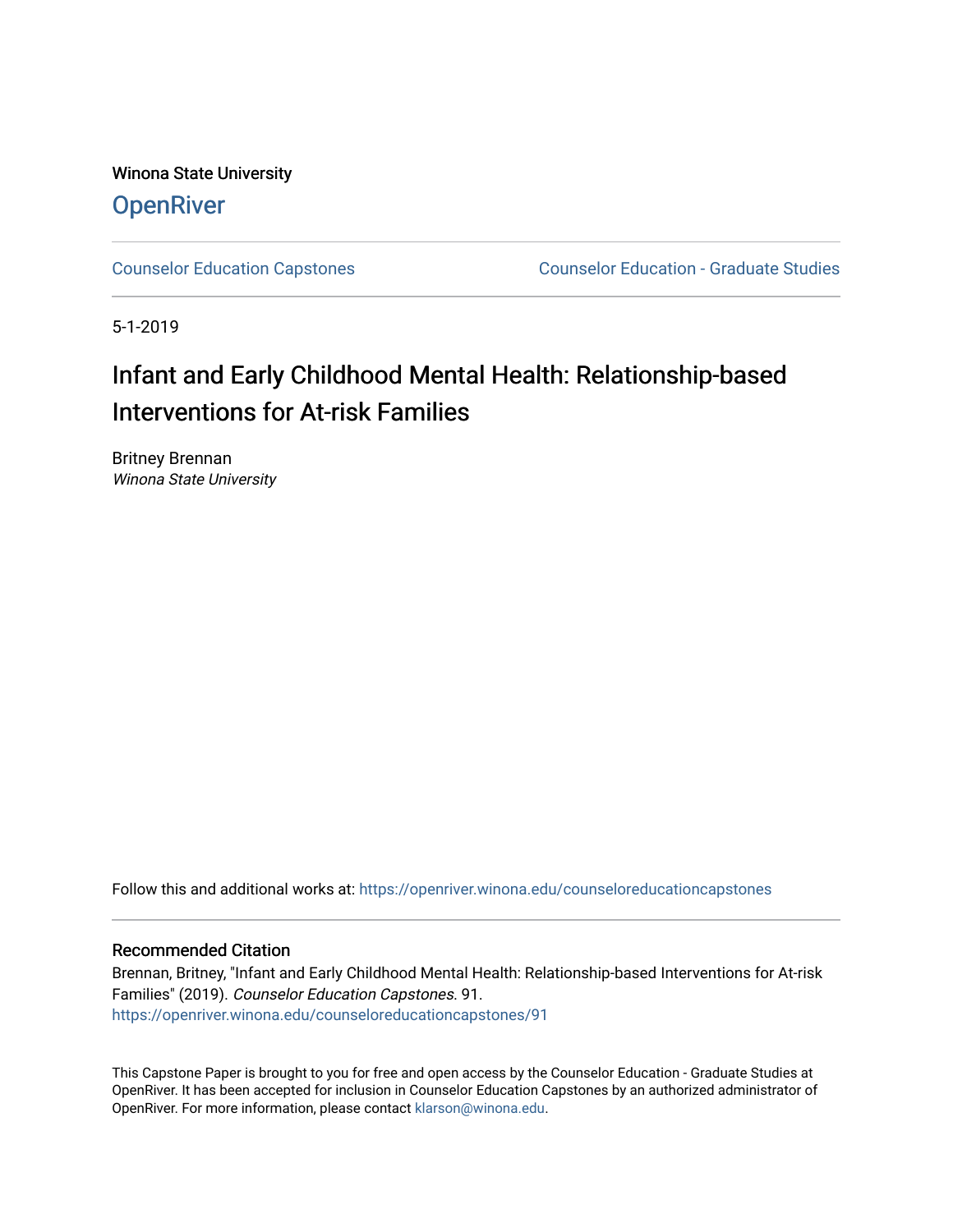## Running head: IECMH RELATIONSHIP-BASED INTERVENTIONS

Infant and Early Childhood Mental Health: Relationship-based Interventions for At-risk Families

Britney Brennan

A Capstone Project submitted in partial fulfillment of the

requirements for the Master of Science Degree in

Counselor Education at

Winona State University

Spring 2019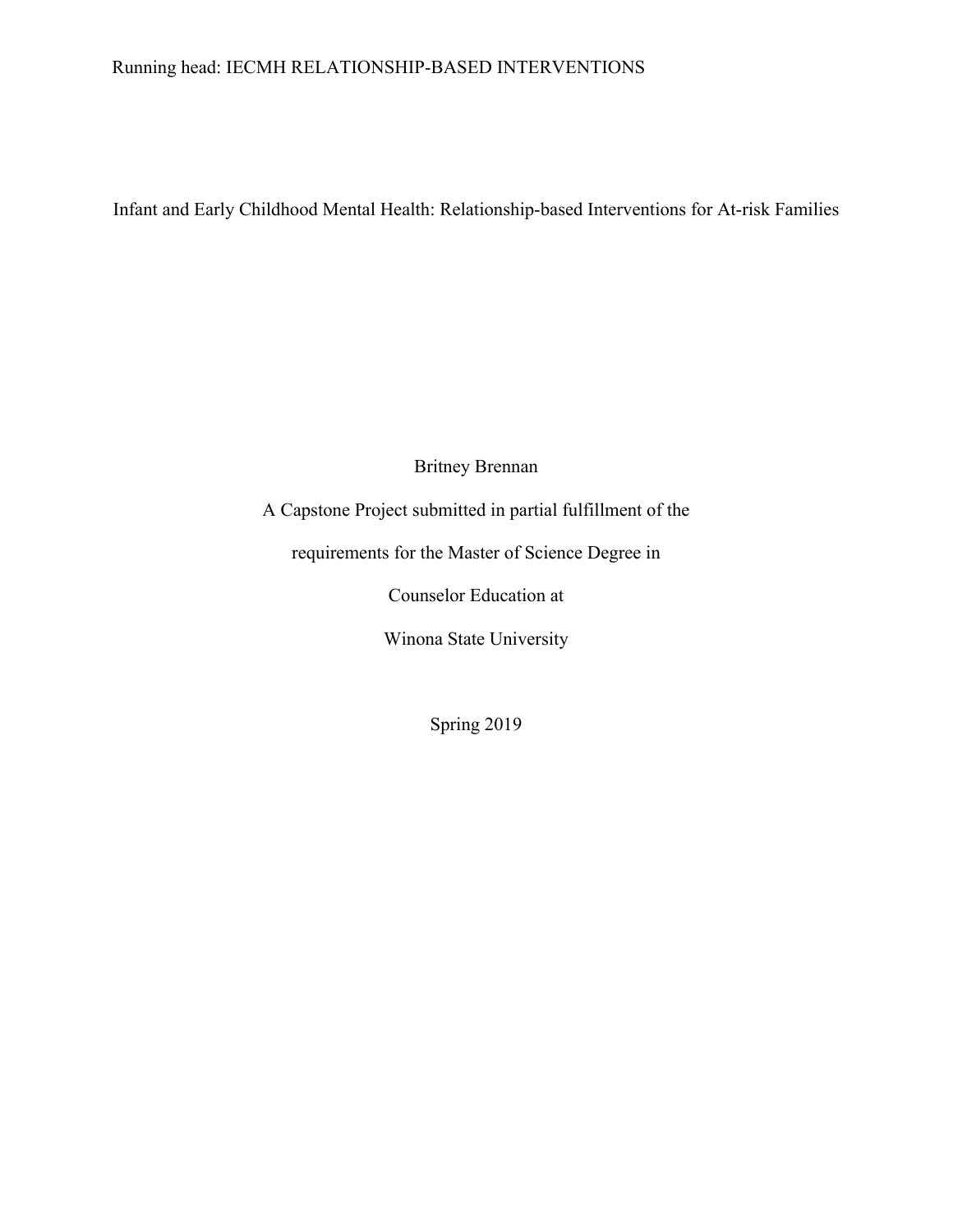Winona State University

College of Education

Counselor Education Department

## CERTIFICATE OF APPROVAL

## CAPSTONE PROJECT

Project Title

This is to certify that the Capstone Project of

Britney Brennan

Has been approved by the faculty advisor and the CE 695 – Capstone Project

Course Instructor in partial fulfillment of the requirements for the

Master of Science Degree in

Counselor Education

Capstone Project Supervisor:

Daunatte Cigrand

Dawnette Cigrand, PhD

Approval Date: September 29, 2019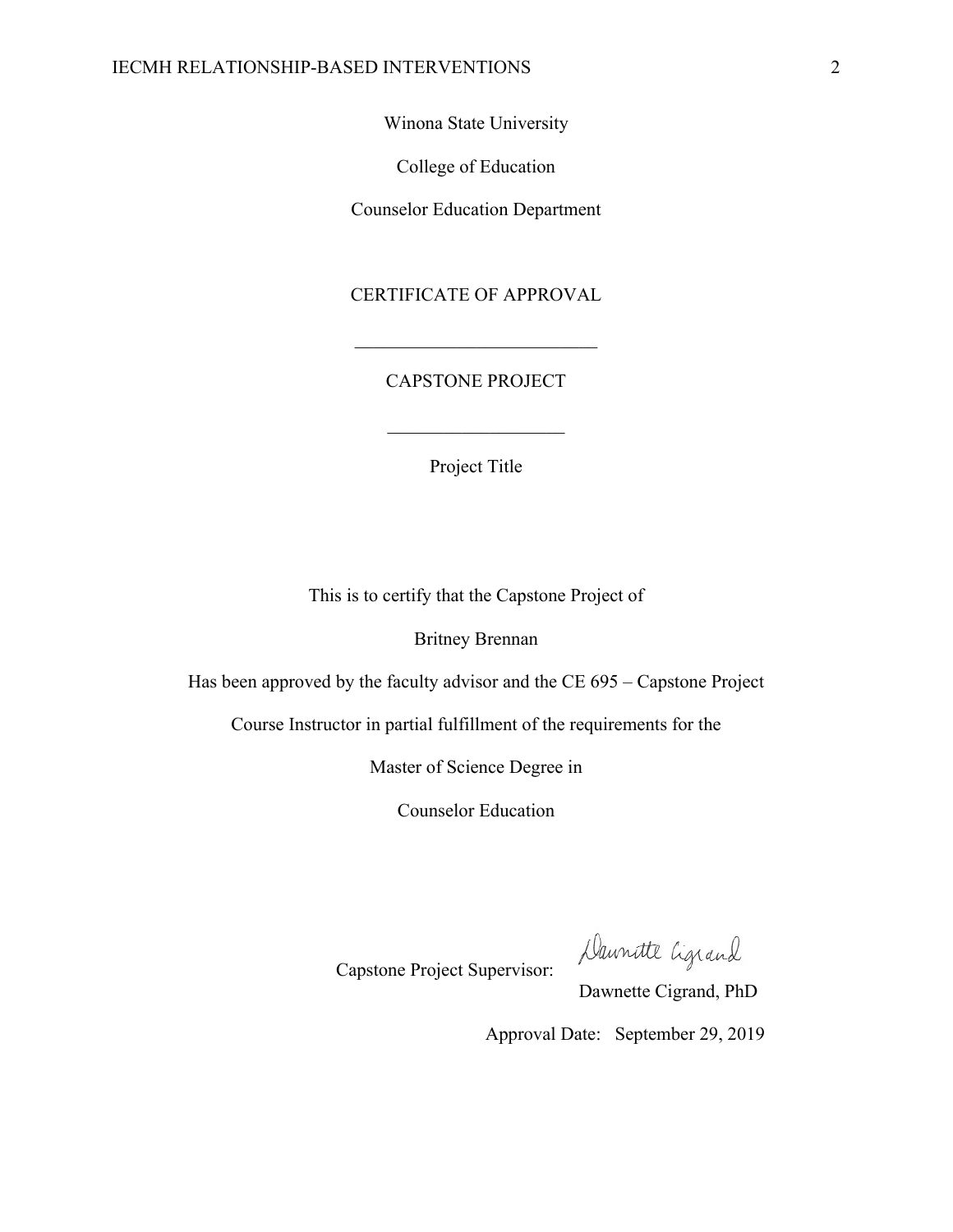#### Abstract

This paper explores the literature regarding relationship-based interventions for building caregiver capabilities in at-risk families to improve Infant and Early Childhood Mental Health (IECMH). An overview of IECMH establishes the importance of early intervention in preventing more severe mental health issues across the lifespan, followed by a discussion of caregiver roles in early childhood development, presentation of IECMH issues, and the complexity of risk factors for maladaptive outcomes. A case is made for relationship-based interventions performed within the home, such as Parent-Child Interaction Therapy (PCIT) and Attachment and Biobehavioral Catch-Up (ABC), as most efficacious in reducing barriers and achieving desired outcomes.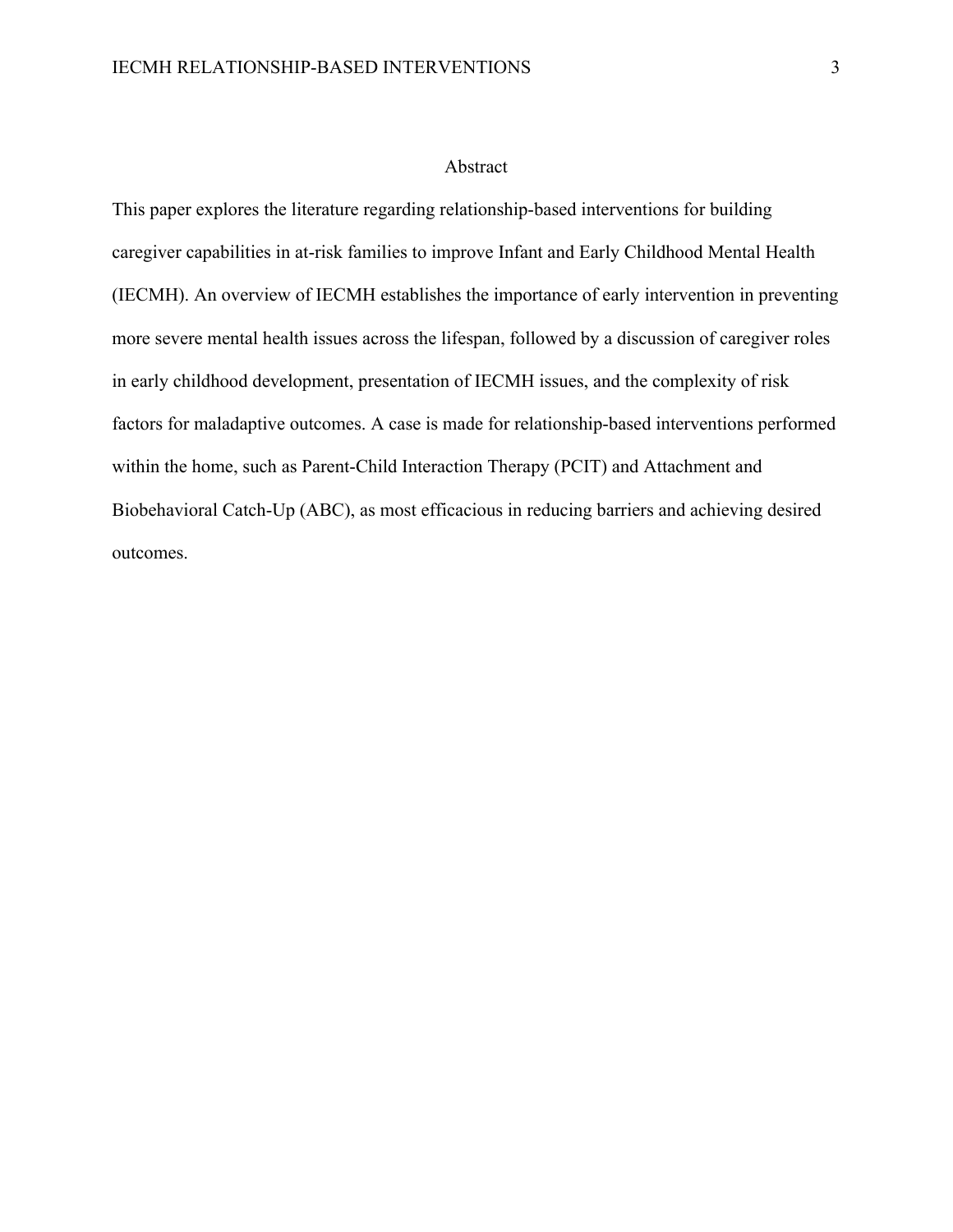# Table of Contents

| .15 |
|-----|
|     |
|     |
|     |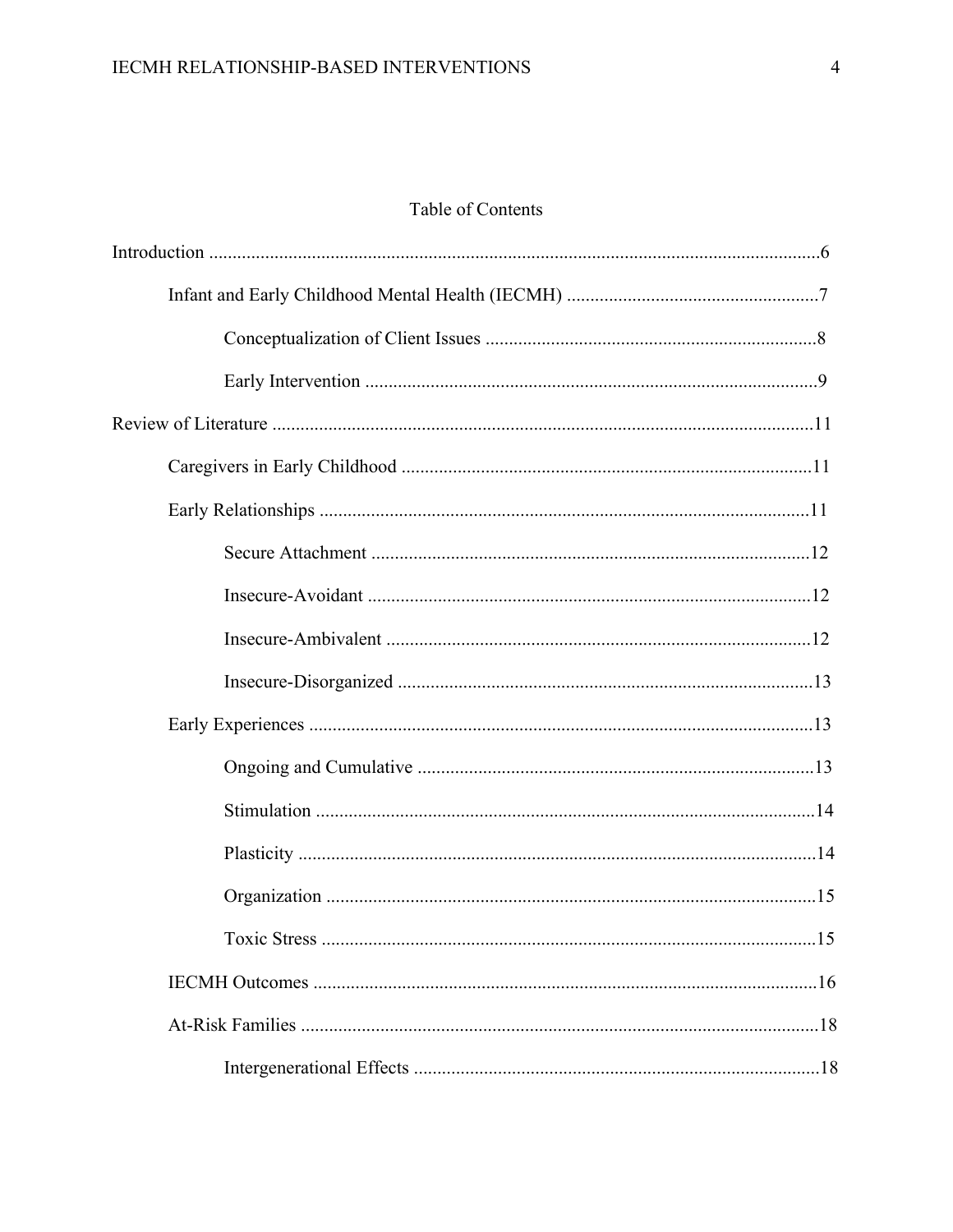# IECMH RELATIONSHIP-BASED INTERVENTIONS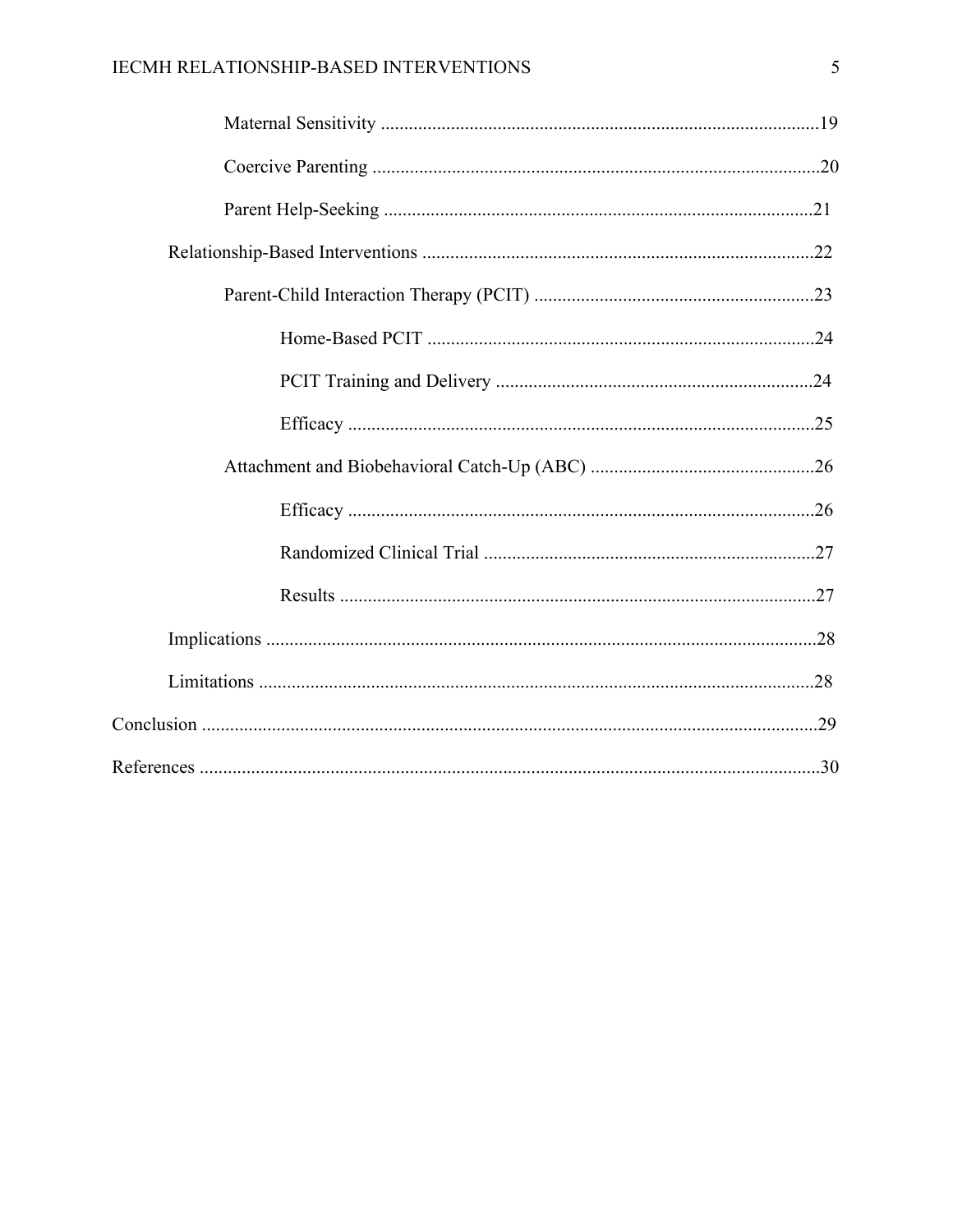# **Infant and Early Childhood Mental Health: Relationship-based Interventions for At-risk Families**

Early childhood is a period of rapid development and high capacity for change in the brain as it makes more than 1 million new neural connections every second, building the foundation for future learning and development to occur throughout the lifespan (World Health Organization, 2016). According to Zero to Three (2017), infants with responsive, consistent, nurturing caregivers and safe, economically secure environments are more likely to have strong emotional health, which is the essential foundation supporting growth and well-being in physical development and health, cognitive skills, language and literacy, social skills, and the child's approach to learning and school readiness. When emotional health in early childhood is compromised, all other key aspects of development are unable to optimally function, with farreaching impacts across the human lifespan in which children are more vulnerable to poor health, poor educational outcomes, and criminal justice involvement (Zero to Three). Zero to Three estimates 9.5% - 14.2% of young children experience emotional, relational, or behavioral disturbances in early childhood, with an increased risk of disturbances that develop into disorders for children living in families coping with poverty, parental loss, substance abuse, mental illness, or trauma exposure. Further, recent neuro-scientific evidence published by the World Health Organization (WHO, 2016) revealed approximately 250 million, or 43%, of children in low- and middle-income countries are unable to reach their full developmental potential. Jadwin (2019) discovered that preschool and prekindergarten educators and administrators in Minnesota have noticed an increase in underdeveloped social-emotional skills in students within the classroom demonstrated through escalated behaviors including verbal and physical aggression, one of the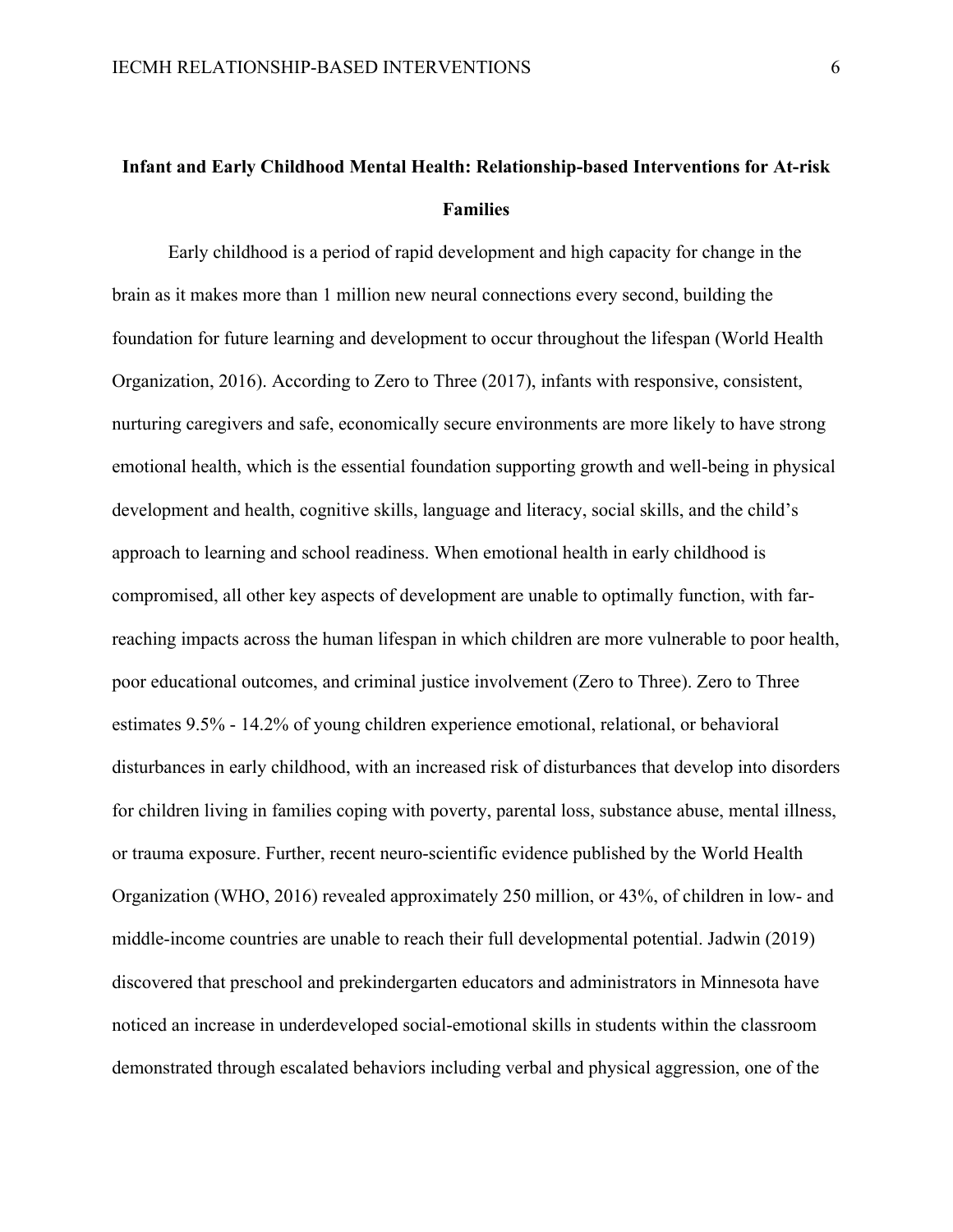most common behavioral issues in preschool-age children. It is challenging for children to be socially and academically successful if they do not acquire the basic skills of labeling and expressing emotions, self-regulation, focus, problem-solving, communication and relationship building at a developmentally appropriate level (Jadwin, 2019).

These risk factors and outcomes only begin to scratch the surface on positive and negative impacts of this critical period in life, both short and long-term. This paper introduces a basic description of Infant and Early Childhood Mental Health (IECMH) before reviewing the literature regarding the importance of caregiver roles in promoting early childhood development and the dynamics faced by at-risk families. This paper then explores IECMH outcomes using relationship-based interventions to build caregiver capabilities in at-risk families and discusses implications for parents, educators, and professionals.

#### **Literature Review**

#### **Infant and Early Childhood Mental Health (IECMH)**

IECMH is a comprehensive term referring to the emotional health of children from birth to 5-years-old in addition to the "full continuum of services and supports necessary to promote healthy development, prevent mental health problems, and treat mental health disorders" (Zero to Three, 2017, p. 1). More specifically:

IECMH is the developing capacity of the child from birth to 5 years old to form close and secure adult and peer relationships; experience, manage, and express a full range of emotions; and explore the environment and learn—all in the context of family, community, and culture (Zero to Three, 2017, p.1).

In regard to the full continuum of services, promoting IECMH might include programs to educate caregivers about their essential role in providing responsive, nurturing environments,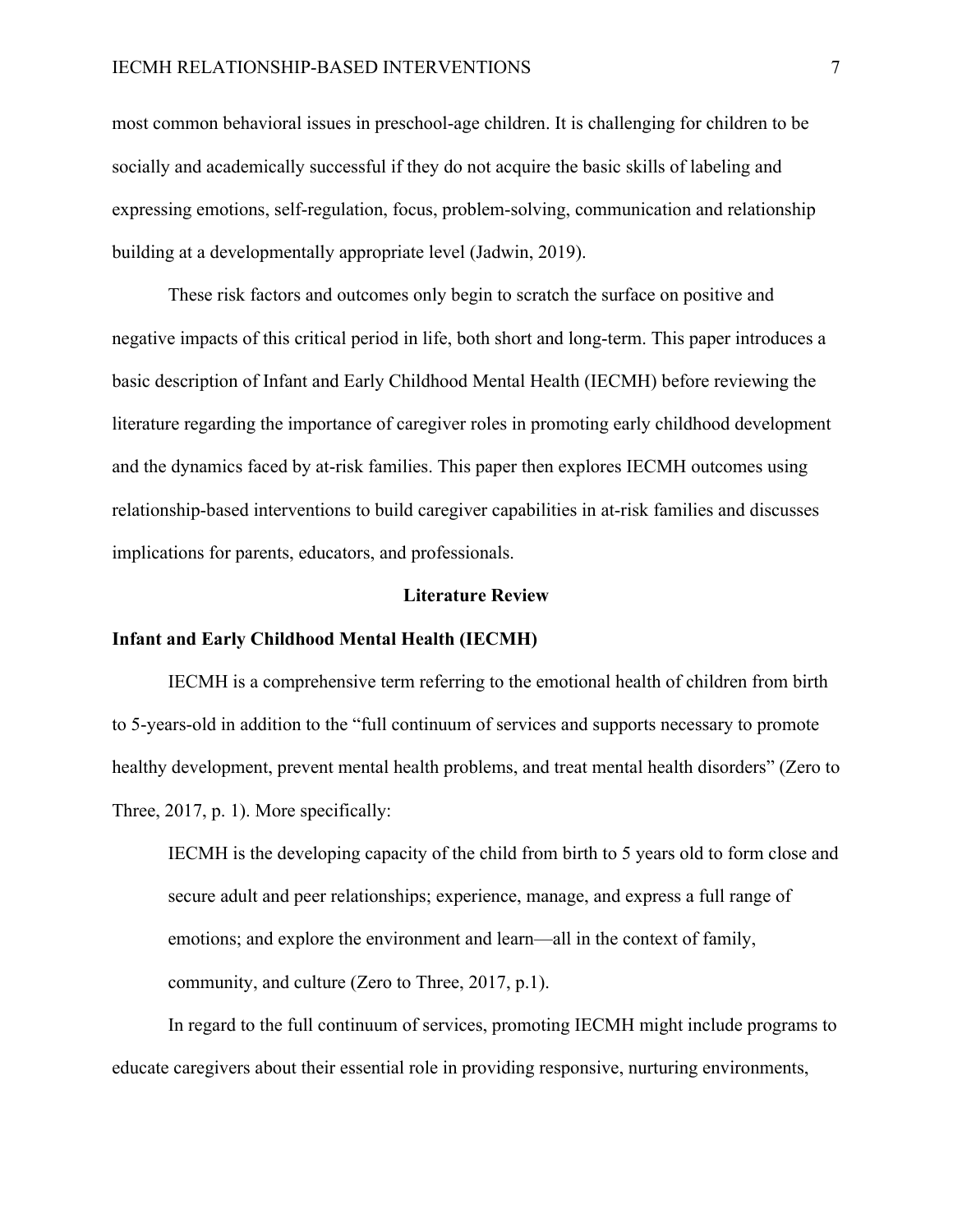while prevention efforts might focus on identifying, screening and supporting young children at risk for developing mental health problems by consulting with childcare settings, pediatric offices, home visiting programs, and other early childhood programs (Zero to Three, 2017). Early childhood provides a window of opportunity for improving health and equity over the lifespan with optimal development serving as a buffer against adversity (World Health Organization, 2016).

**Conceptualization of IECMH client issues.** Infancy and early childhood are a critical period of development for the brain as the child adjusts to life outside of the womb and learns about the world around them. When negative experiences occur during this critical period, it can adversely affect the brain's architecture, creating enduring connections that may lead to emotional, behavioral, or relational disturbances and eventually mental health disorders if left untreated (Zero to Three, 2017). As social, emotional, and physical development are unfolding, young children may not yet have the words or skills to communicate their difficulties.

| 0 to 3 Years of Age                             | 3 to 5 Years of Age                             |
|-------------------------------------------------|-------------------------------------------------|
| Chronic eating or sleeping difficulties         | Engaging in compulsive activities (e.g. play    |
|                                                 | enacted in a specific order, hand washing,      |
|                                                 | repeating words silently);                      |
| Inconsolable "fussiness" or irritability        | throwing wild, despairing tantrums;             |
| Incessant crying with little ability to be      | withdrawn or shows little interest in social    |
| consoled                                        | interactions;                                   |
| Extreme upset when left with another adult      | displays repeated aggressive or impulsive       |
|                                                 | behavior;                                       |
| Inability to adapt to new situations            | difficulty playing with others;                 |
| Easily startled or alarmed by routine events    | little or no communication;                     |
| Inability to establish relationships with other | lack of language; loss of language demonstrated |
| children or adults                              | earlier                                         |
| Excessive hitting, biting, or pushing of other  | being anxious and fearful in most situations    |
| children or very withdrawn behavior             |                                                 |

Table 1: Behaviors of Concern in Children 0 to 5 Years Old (Zero to Three, 2017, p. 3).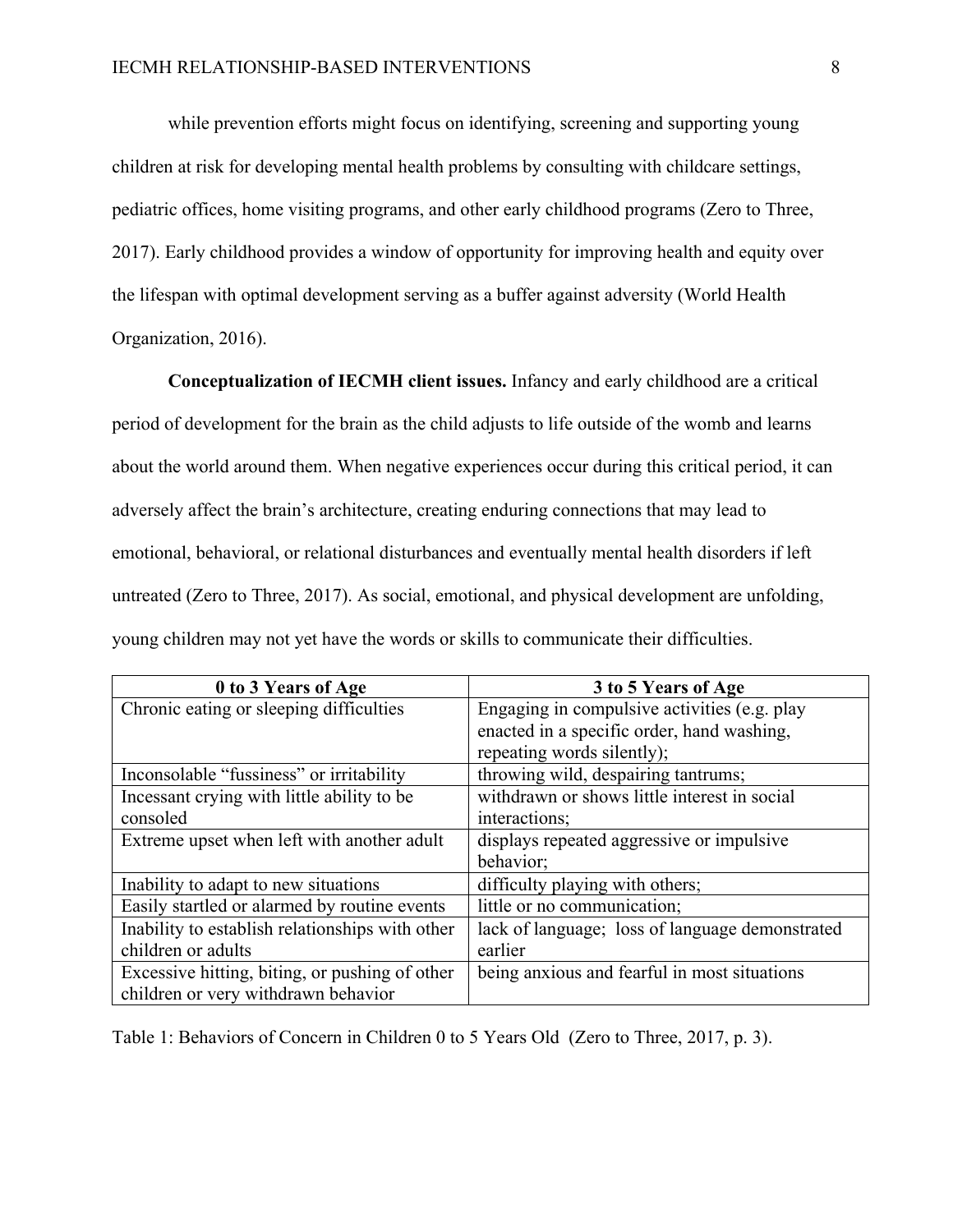However, behavioral expressions in early childhood can cue adults into signs and symptoms of disturbances and mental health disorders. Behaviors that may warrant concern in infants and toddlers from birth to 3 years old and 3 to 5 years of age are delineated in Table 1.

**Early intervention.** When mental health concerns are identified early in life, early intervention services can change the course of emotional, behavioral, or relational disturbances and disorders, placing at-risk children on a path for healthy development (Zero to Three, 2017). Early intervention and accurate identification of mental health disorders in young children requires a diagnostic system that is developmentally specific to children birth to 5 years old, the *DC:0–5™: Diagnostic Classification of Mental Health and Developmental Disorders of Infancy and Early Childhood* (Zero to Three, 2017). Treatment of disorders include specialized interventions for infants, toddlers, preschoolers and their families provided by mental health professionals with advanced training in IECMH (Zero to Three, 2017).

The impacts of early prevention and treatment in IECMH go well-beyond young children and their significant adults, demonstrating the power to make societal differences. Due to the early onset of emotional and behavioral disorders, direct and indirect cost estimates total \$247 billion annually when disorders are left untreated, affecting federal and state spending on healthcare, education, child welfare, criminal justice, and economic productivity (Zero to Three, 2017). However, research validates that the full continuum of IECMH services, including promotion, prevention and treatment, is more cost-effective and beneficial than treating emotional difficulties and their associated impacts on learning and health later in life, once they have become more serious (Zero to Three, 2017). Caregiver roles in promoting early childhood development are crucial, so children's development can be affected by the dynamics within at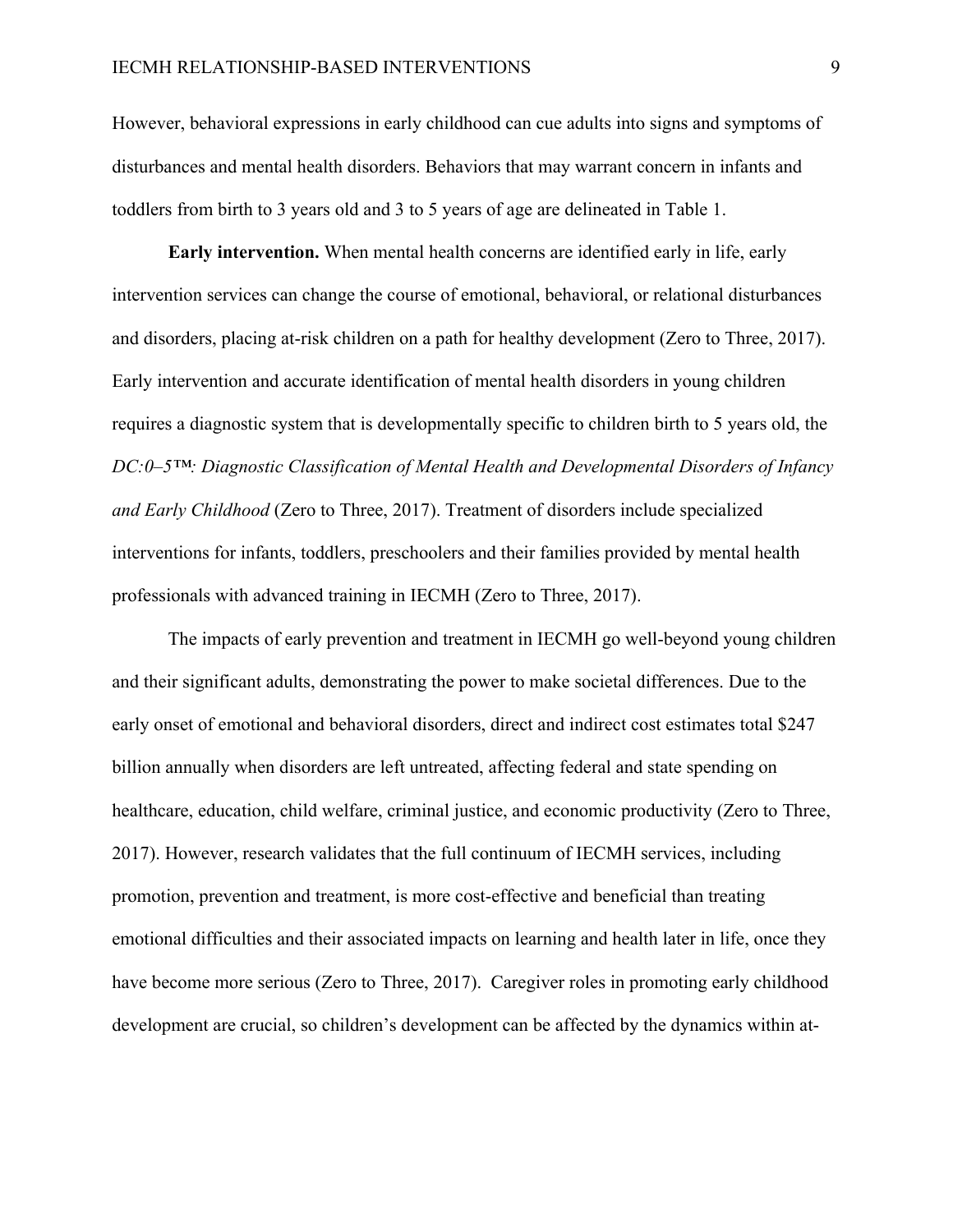risk families. From the time the child is born, the amount of support or stress they receive is likely to set the pathway for development.

### **Caregiving in Early Childhood**

All humans have basic physiological and safety needs such as food, water, warmth, rest, shelter, stability, and freedom from fear in addition to psychological needs such as love, belonging and esteem (Yadolla Saeednia, 2010). These are key tasks driving human behavior across the lifespan, with caregivers providing support to children in meeting those needs. The research literature emphasizes the ways in which caregivers promote or impede children in meeting their needs and achieving developmental tasks.

**Early relationships.** In considering children's early relationships, it is necessary to understand human attachment, an enduring pattern which serves as a roadmap for navigating relationships with others across the human lifespan. The attachment behavioral system is a survival mechanism which likely evolved from the tendency of infant survival to increase with proximity to caregivers by ensuring infants were safe and received needed care (Kim, Woodhouse, & Dai, 2018). In other words, human nature predisposes infants and young children to form attachments with significant caregivers, using them as a "*secure base* from which they can explore and to which they can return as a *safe haven* when needed for protection and comfort" (Kim et al., 2018, p. 1320). The attachment system is activated when children are stressed, distressed, tired, or in danger, leading children to signal their caregivers for assistance by crying, moving closer to them, or indicating a desire to be held (Kim et al.). When children are calm and regulated, they are more likely to explore the environment in various ways, promoting development as they learn and grow their understanding of the world (Kim et al.). Exploration, and thus development, is "only possible, however, when the attachment figure is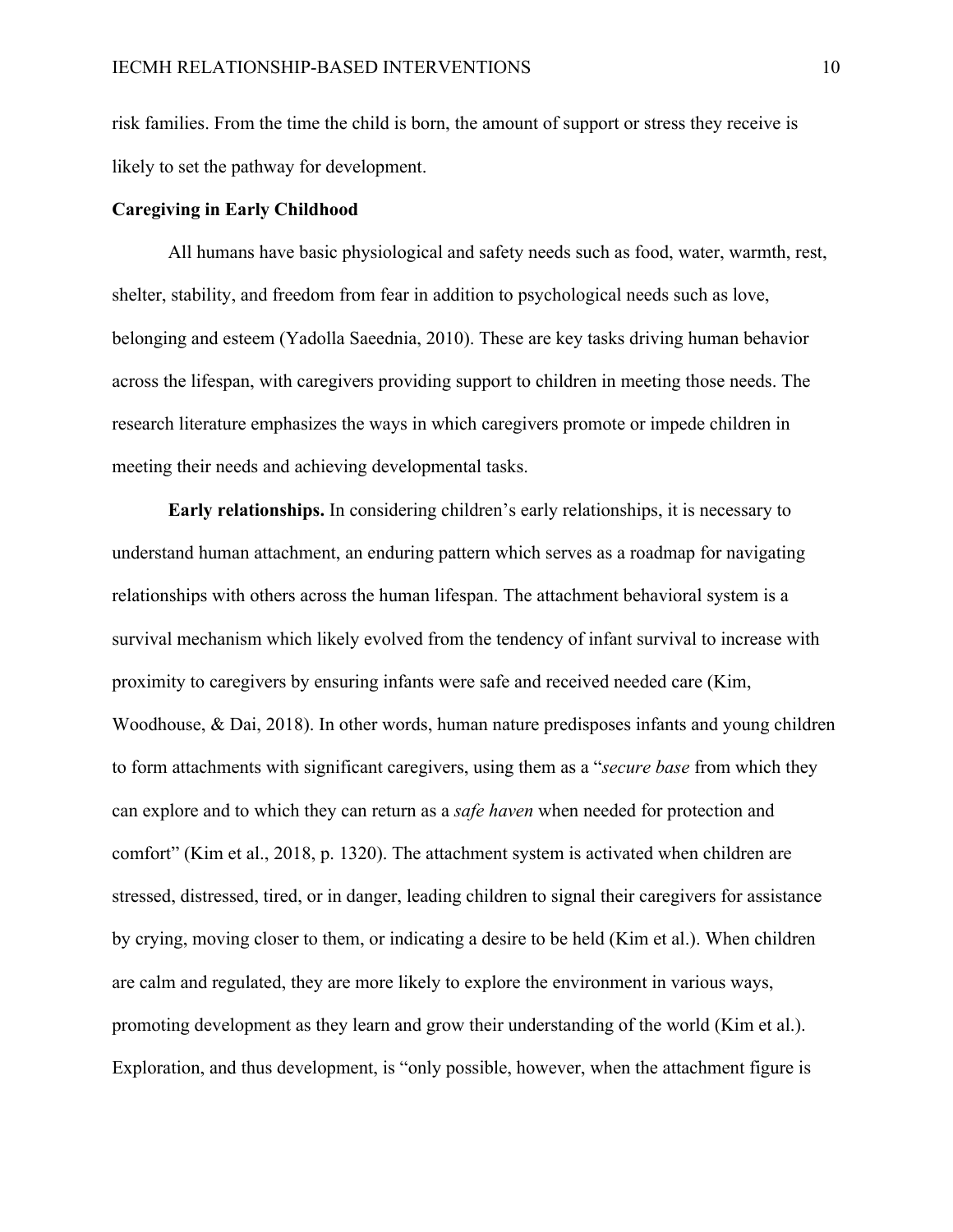available for the child to return to for help or comfort when needed" (Kim et al., 2018, p. 1320). Empirical evidence has established that infants become attached to caregivers by 12 months of age and quality of attachment depends on caregiver responsiveness and sensitivity toward the child's signals (Kim et al.). Infants develop organized strategies for dealing with stressful or threatening events using one of the four attachment strategies described below.

*Secure attachment.* Healthy, or secure, attachments develop when "sensitive caregivers" notice, properly interpret, and then respond promptly and appropriately to their children's cues" (Kim et al., 2018, p. 1320). Infants with this pattern are able to use caregivers as a secure base for rich exploration of their environment, tolerate brief separations from attachment figures and demonstrate happiness upon reunification, and are easily soothed if distressed (Kim et al.).

*Insecure-avoidant.* Insecure attachments develop when infants do not receive consistent, responsive, sensitive, and nurturing care (Kim et al., 2018). These children are often ineffective in using caregivers as a secure base for exploration and have likely experienced caregivers as consistently unavailable for comfort (Kim et al.). Because they have learned to expect little comfort from caregivers, these children immediately stop showing distress upon reunion, avert their eyes, do not greet caregivers after separations, and appear to lack comfort-seeking (Kim et al.).

*Insecure-ambivalent.* This pattern results when caregivers have been inconsistently available to their children, resulting in difficulty soothing upon reunions and a tendency to remain emotionally dysregulated (Kim et al., 2018). As mentioned above, children in this category are also ineffective in using caregivers as a secure base for exploration.

*Insecure-disorganized.* Infants and young children with this attachment pattern respond in inconsistent, unusual or atypical ways upon reunion with caregivers after separation (Kim et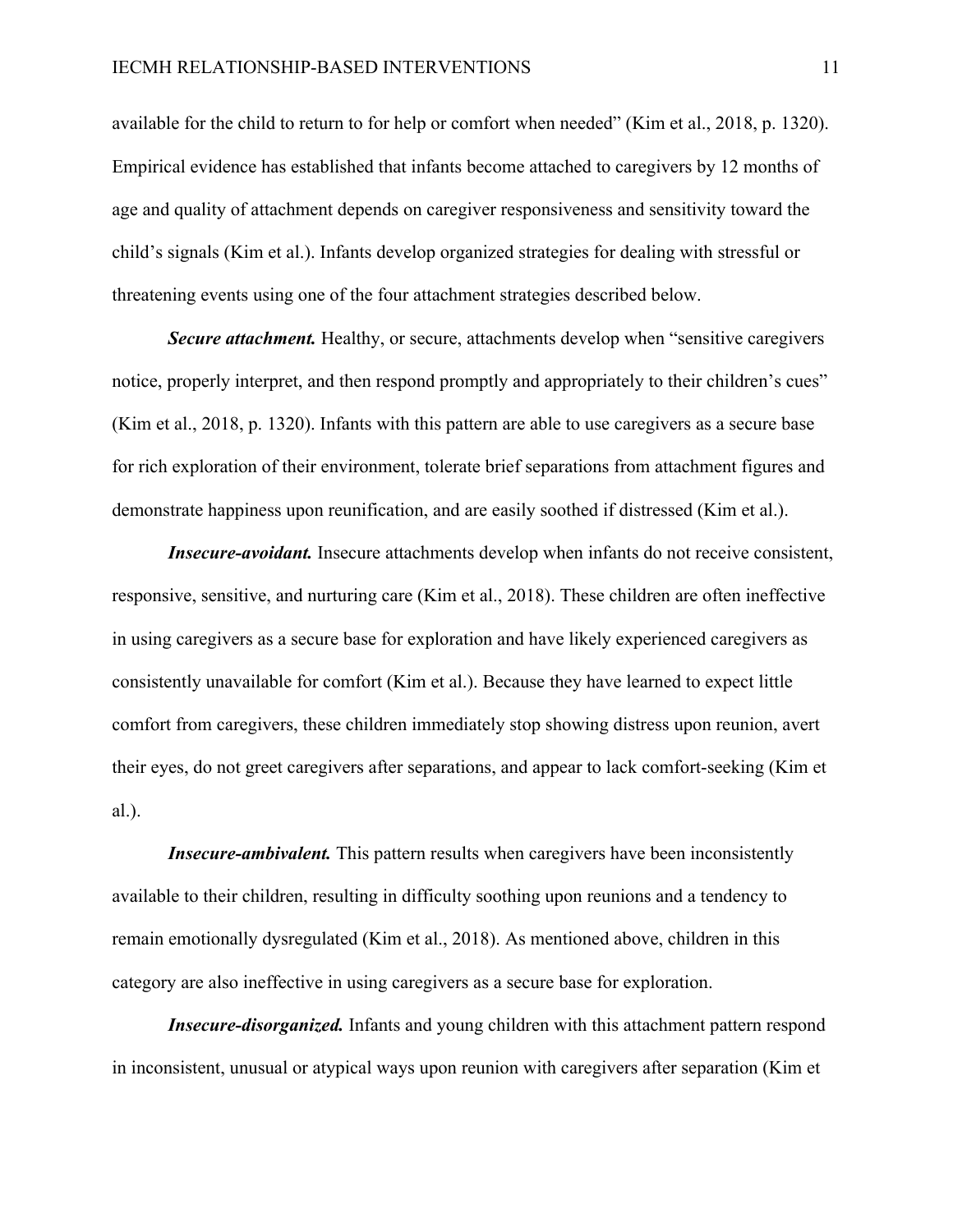al., 2018). This pattern may develop when caregiver behaviors have been frightening or frightened (Kim et al.). Children may demonstrate fearful facial expressions, begin approaching caregivers before pivoting away at the last moment, suddenly freeze movements, or suddenly fall over for no apparent reason (Kim et al.). Unlike the other three attachment patterns which represent organized child adaptations to their environment, this category is characterized by absence of an organized strategy for responding to stressful events in the child's life and is said to mirror their acute dilemma (Bakermans-Kranenburg, Van Ijzendoorn, & Juffer, 2005). In this paradoxical situation, the child cannot resolve their experienced stress or anxiety because the parent is simultaneously the source of fear and the only possible protective figure to turn to, leaving the child feeling "fright without resolution" (Bakermans-Kranenbur et al., 2005, p. 193).

**Early experiences.** Children's relationships and environments play a key role in early childhood, a critical period of rapid development which cannot be repeated. The transaction between young children, their relationships and their environments create experiences which promote or impede healthy development (Sroufe, 2005). In other words, the developmental process is a transaction in which everything is influencing and changing each other in various ways such as thoughts, behavior, and at the genome level (Center on the Developing Child, 2007).

*Ongoing and cumulative.* Development is a cumulative and continuous process throughout the lifespan, and early experiences impact the quality of the brain's architecture by "establishing either a sturdy or fragile foundation for all of the learning, health and behavior that follow" (Center on the Developing Child, 2007, p. 1). Vast and rapid neural connections are made in the first few years of life, with basic functions such as vision and hearing developing before higher cognitive functions such as language (Center on the Developing Child). After this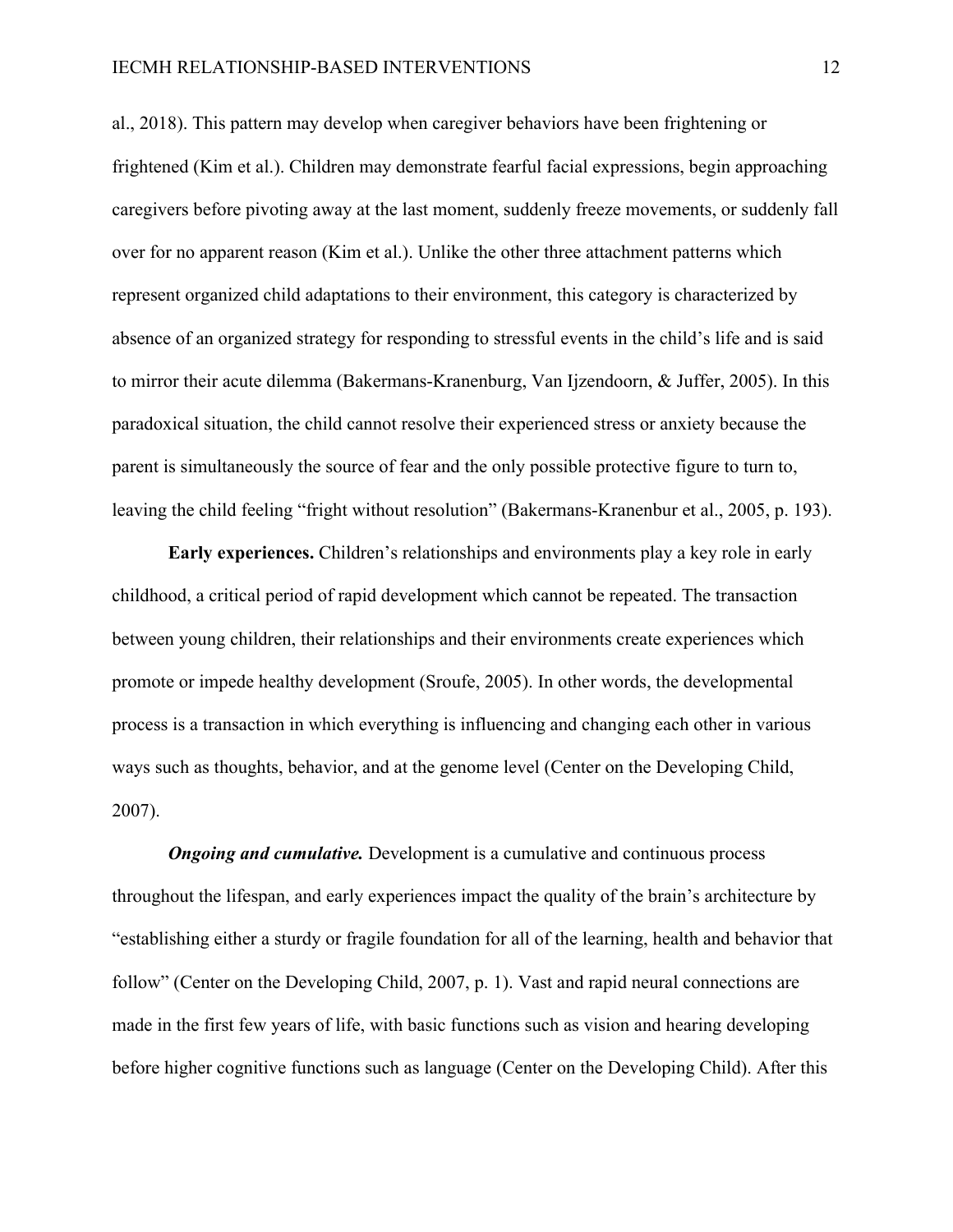period, pruning begins to reduce connections for more efficient brain circuits with later, more complex brain circuits built upon earlier, simpler circuits (Center on the Developing Child). Genes provide a blueprint of the brain's architecture, but experiences shape the quality of brain development and circuitry (Center on the Developing Child).

*Stimulation.* Reciprocal, or back-and-forth, interactions between children and their caregivers are crucial to the developmental process (Sroufe, 2005). Young children naturally seek interaction through babble, facial expressions, and gestures, and adults respond similarly by vocalizing or returning a gesture (Center on the Developing Child, 2007). In the absence of reliable and appropriate responses, "the brain's architecture does not form as expected, which can lead to disparities in learning and behavior" (Center on the Developing Child, 2007, p. 1-2). Genes provide our bodies with instructions on how to work, but our environment, experiences, and stimulation leave a chemical "signature" that determines how and whether genes are expressed or carry out their instructions (Center on the Developing Child).

*Plasticity*. The brain is most flexible, or plastic, early in life to allow for a plethora of experiences, environments and interactions (Center on the Developing Child, 2007). As the brain matures, developing more specialized, complex functions through the process of pruning, it is less flexible or capable of reorganizing and adapting to new and unexpected challenges (Center on the Developing Child). In other words, plasticity makes it easier and more effective to influence the developing brain architecture than to rewire parts of its circuitry in adulthood (Center on the Developing Child, 2007).

*Organization.* The brain is highly coordinated and interrelated with other bodily functions, and one of its fundamental responsibilities is to organize human behavior (Sroufe, 2005). Emotional well-being and social competence provide the foundation for emerging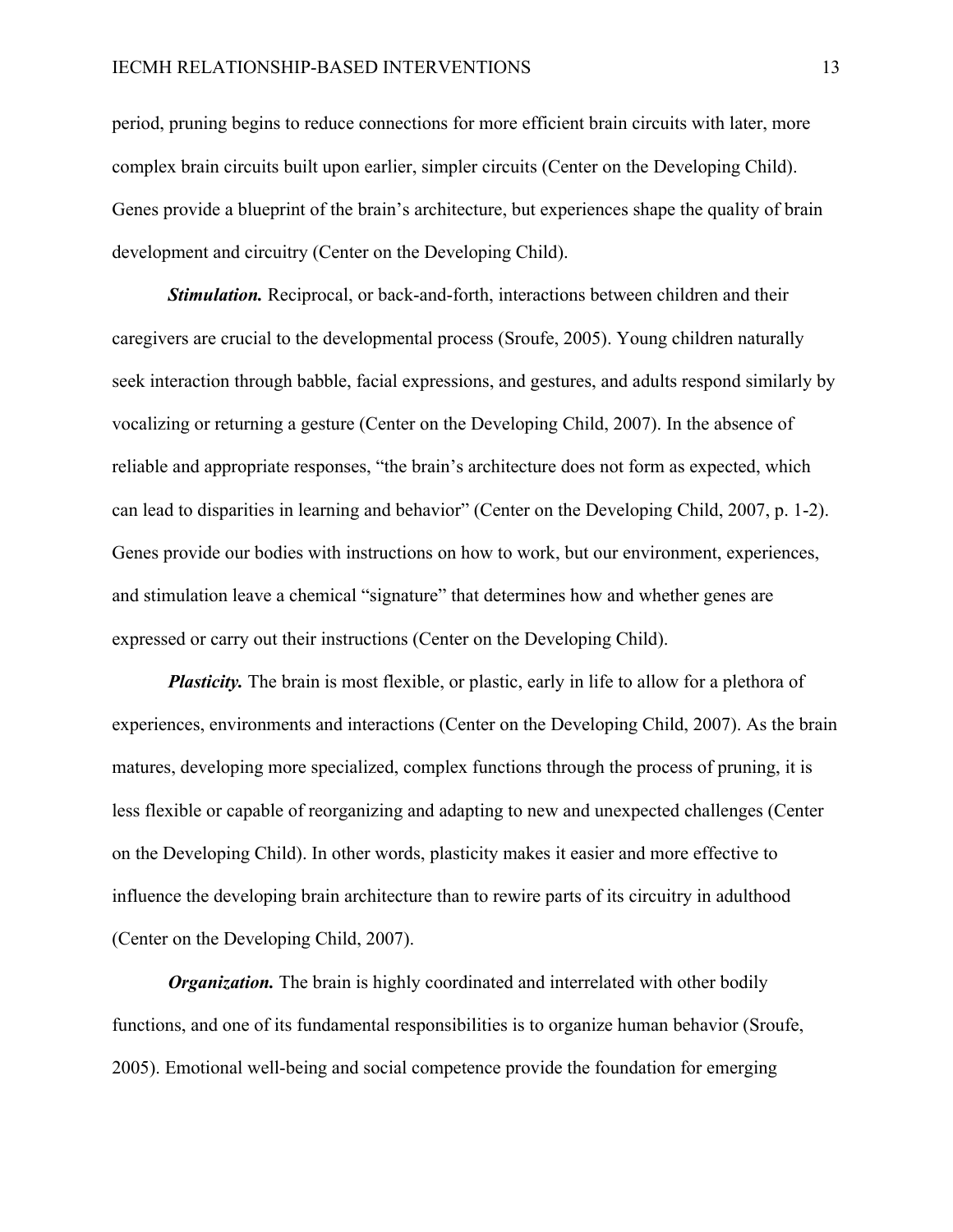cognitive abilities, remaining closely intertwined throughout the lifespan, as all three constitute the foundation for overall human development (Center on the Developing Child, 2007). In this sense, organization is regulation.

**Toxic stress.** Chronic, unrelenting stress in early childhood damages the architecture of the developing brain by reducing neuron connections (Center on the Developing Child, 2007). Positive stress produces moderate and short-lived physiological responses to uncomfortable experiences which are necessary for healthy development (Center on the Developing Child). However, strong, unrelieved activation of the body's stress management system results from toxic stress due to experiences such as extreme poverty, repeated abuse, or severe maternal depression (Center on the Developing Child). Children have the capacity to assess dangerous situations, engage in emotional and physical reactions as well as protective actions (National Child Traumatic Stress Network [NCTSN], 2012). However, traumatic experiences elicit strong biological responses that can persist and alter the normal course of neurobiological development resulting in impairments in memory and emotional and behavioral regulation (NCTSN). Without the buffering protection of adult support and healthy attachment during early childhood, this stress activation is built into the body through the developing brain architecture (Center on the Developing Child).

**IECMH outcomes.** Early childhood development and attachment clearly play vital roles in IECMH. Tronick and Beeghly (2011) focus on the ways in which infants make meaning of their experiences and themselves in relation to the world to better understand the development of resilience or maladaptive outcomes during infancy and early childhood. The infant-caregiver relationship serves as a regulatory system but also shapes infant engagement with the world, consequently affecting the meanings infants assign to their experiences which in turn impact how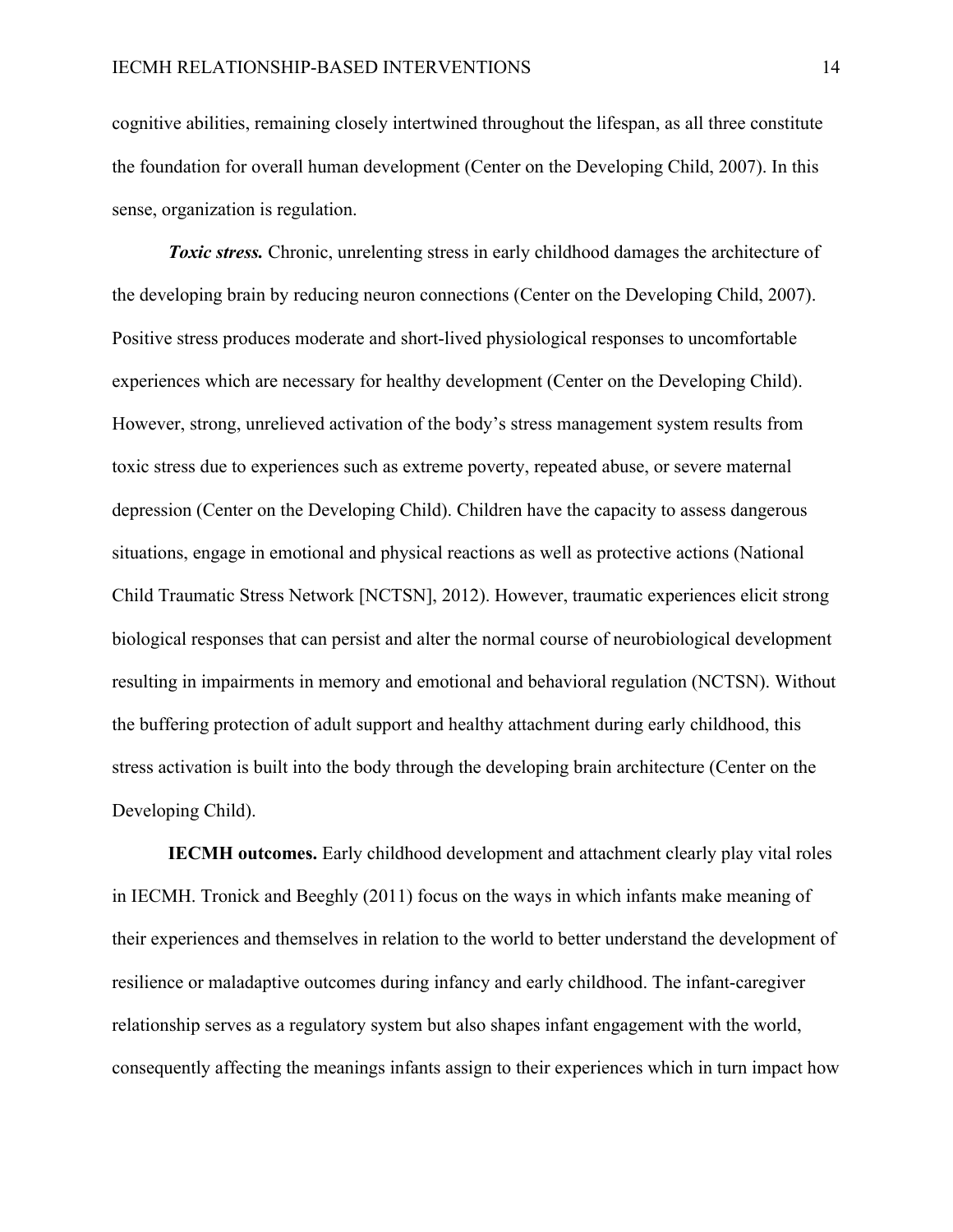infants choose to interact with the world in future experiences (Tronick  $\&$  Beeghly). Meaningful exchanges and growth-promoting interactions occur with reliable, responsive caregivers, allowing infants to develop secure, organized and coherent understandings of the world and their relationships in the moment, contributing to resilient outcomes in the long-term (Tronick & Beeghly). Infant success in making new meanings leads to feelings of wellbeing, pleasure, and joy while promoting positive engagement with the world (Tronick & Beeghly). A sense of wholeness and continuity develops as the infant-caregiver dyad create shared meaning of feeling connected and in relationship with each other (Tronick & Beeghly). Further, with the accumulation of successful dyadic matching, or the ability to repair interactive errors or misunderstanding of signals and cues, infants develop an implicit knowing that their dysregulated emotional state can be transformed into a positive state (Tronick & Beeghly). Tronick and Beeghly argue that moment-by-moment experiences of positive affect allow infants to develop a positive mood or affective core which enables them to enter new situations with positive feelings while building resilience.

In contrast, infants with harsh, unresponsive caregivers may learn to minimize engagement in order to safely maintain proximity with caregivers (Tronick & Beeghly, 2011). While adaptive in the short-term, this avoidant behavioral style may increase risk of maladaptive outcomes in the long-term such as a tendency to form insecure attachments in future relationships (Tronick & Beeghy). A chronic lack of consistent and appropriate social interaction with caregivers can lead to prolonged dysregulation and negative self-representations such as "I am helpless" or "My actions do not work in getting me help" (Tronick & Beeghly, 2011, p. 109). Without the shared meaning-making of the infant-caregiver dyad, infants show reactions consistent with sadness, anger, withdrawal, disengagement, anxiety and fear as they are unable to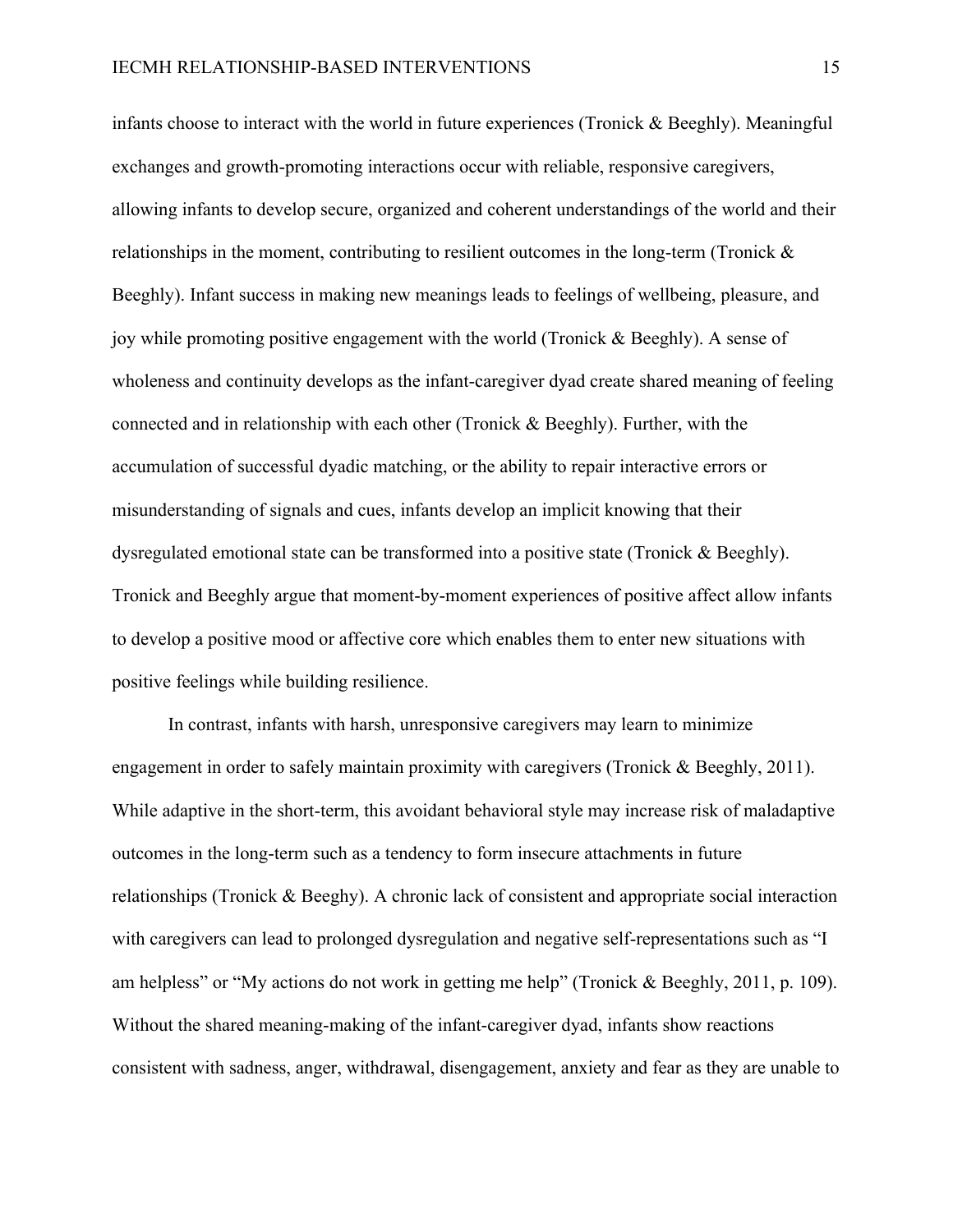make organized, coherent meaning of their experiences, resulting in dysregulation as their sense of self becomes threatened (Tronick & Beeghly). Tronick and Beeghly argue that prolonged mismatching, unsuccessful reparation, and a general failure to reestablish positive states in the infant-caregiver dyad lead to mental health problems by undermining the infant's trust in others. For example, infants of depressed mothers who are chronically exposed to negative maternal mood states may learn that the dyad's way of being together is characterized by helplessness and hopelessness, creating meanings such as "We can be sad together" rather than having infrequent or conflicted interactions with the caregiver (Tronick & Beeghly, 2011, p.115). When these atypical forms of meaning-making persist, development goes awry as infants are unable to master age-appropriate tasks such as developing self-regulation, forming attachments with caregivers, or establishing autonomy, increasing the risk of pathological outcomes (Tronick  $\&$ Beeghly).

Early experiences with important caregivers become internalized as cognitive schemas, or internal working models (IWMs) of self and others, which influence expectations and perceptions of relationships, how emotions are regulated and expressed, and how individuals behave in interpersonal contexts (Kim, Woodhouse, & Dai, 2018). IWMs transmit early attachment experiences by unconsciously influencing functioning in later relationships (Kim et al.). With sensitive, responsive care from attachment figures, infants develop IWMs of the self as worthy of love and care in addition to the caregiver as someone who can be relied on in times of need (Kim et al.). However, infants do not expect that rejecting or unavailable caregivers will be there when needed and develop negative representations of themselves and others, in addition to ineffective strategies for coping with distress (Kim et al.).

#### **At-Risk Families**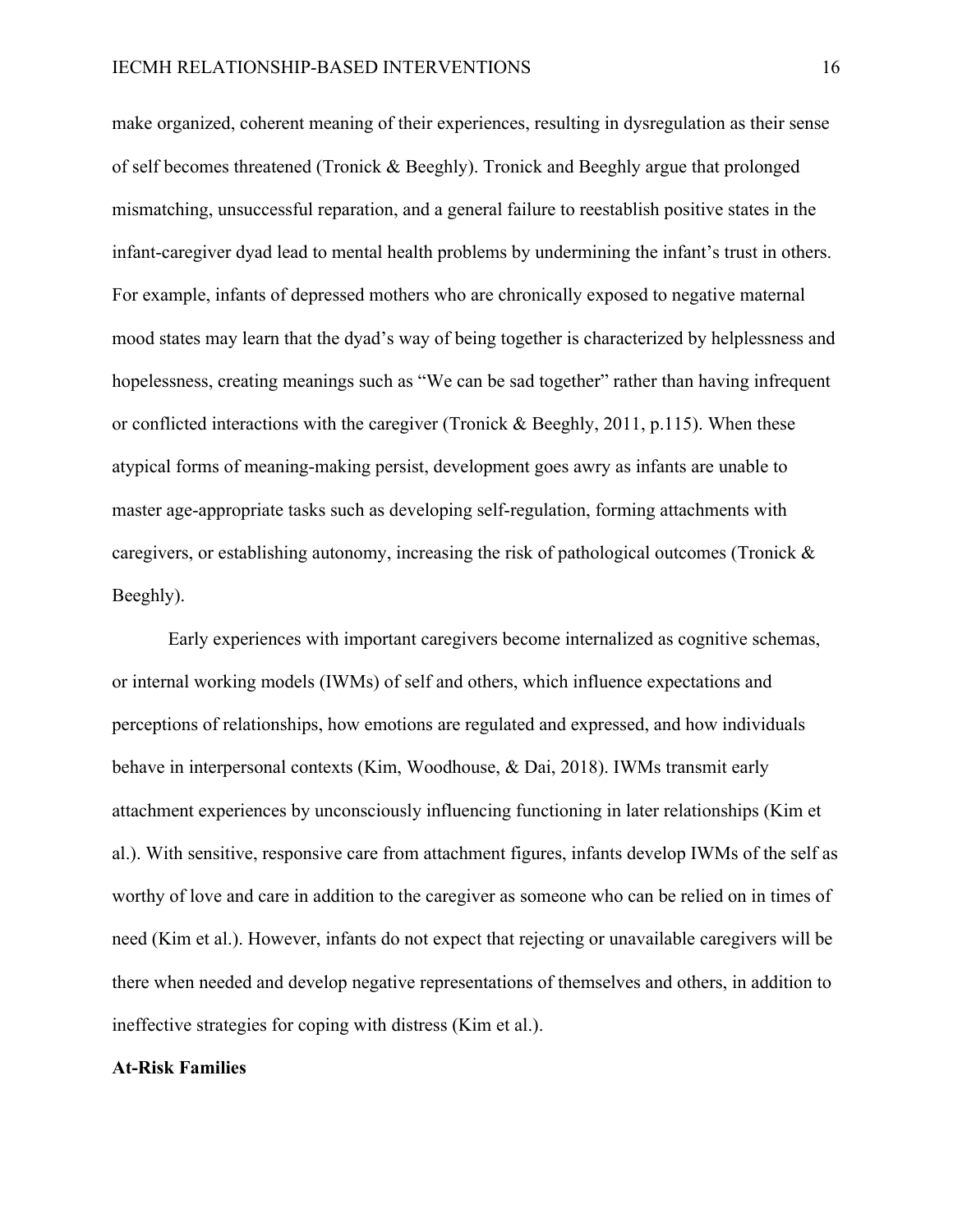Children at-risk for developing emotional, behavioral, or relational disturbances and disorders in early childhood experience a number of challenges within their family systems including but not limited to poverty, parental loss, substance abuse, mental illness, trauma exposure, lack of consistent, responsive caregivers, and lack of safe, secure environments. Researchers have identified maternal depression, maternal substance abuse, and domestic violence as particularly harmful to the healthy development of young children, especially when combined with the stress of living in poverty and lack of supports (Azzi-Lessing, 2013). Further, frequent community violence, inadequate housing, and shortage of social and recreational resources increases level of isolation for families living in very low-income neighborhoods (Azzi-Lessing). The presence and interaction between multiple risk factors creates a cycle of extreme stress, and parental capacity to focus on their children's learning and development is severely diminished when such risk factors are unaddressed and unresolved (Azzi-Lessing).

**Intergenerational effects.** Kim and colleagues (2018) suggest that infants and young children internalize both sides of the parent-child relationship, later influencing thoughts, feelings, and behaviors with their own children. Meta-analytic data show strong associations between caregiver attachment based on their own experiences growing up and their infant's attachment status, highlighting the tendency of parents to pass on their own representations of attachment to their children (Kim et al., 2018). Further, maladaptive interaction patterns within a mother's family of origin and a mother's own early childhood adversity are known to transmit risk across generations, accounting for associations with deficits in parenting, as quality of caregiving is influenced by childhood as much as it is influenced by contemporary adult experiences (Spieker, Oxford, Fleming, & Lohr, 2018). Parental childhood trauma disrupts the development of cognitive, emotional, and behavioral capacities necessary for healthy and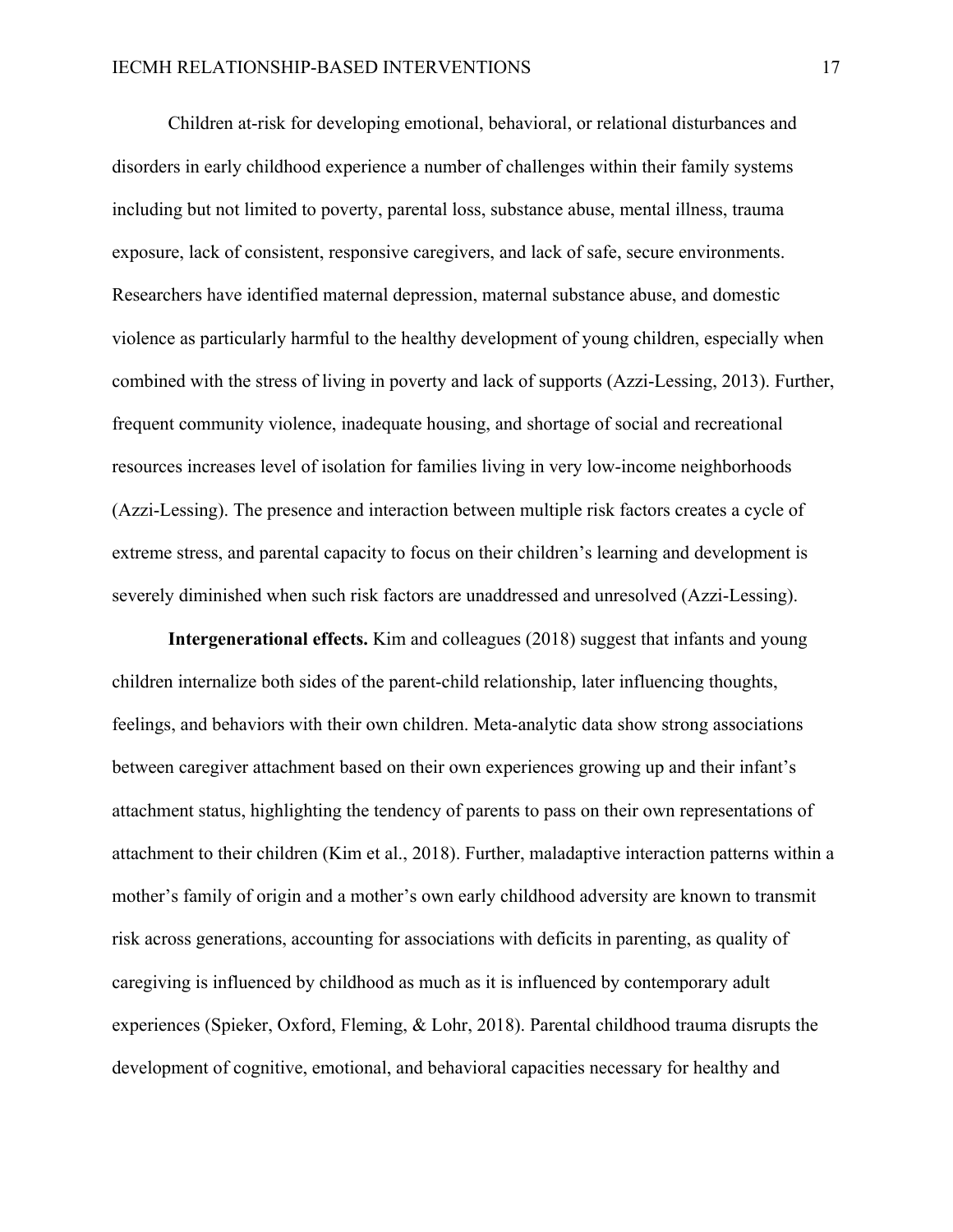nurturing parenting, especially if severe, persistent, and if it occurred during critical stages of early development (Ammerman, Shenk, Teeters, & Noll, 2013). For instance, "a mother with early emotional trauma and a strong need to maintain physical or psychological distance from her infant to protect herself from further dysregulation" may fail to accurately notice, interpret, and respond to her infant's distress as signaling a need for sensitive response in the moment (Spieker et al., 2018, p. 8). Parental childhood trauma is associated with caregiver emotional dysregulation, inadequate reading of emotional cues, disrupted attachment, parenting stress, depression, and low levels of social support (Ammerman et al., 2013).

**Maternal sensitivity.** Maternal depression impacts maternal sensitivity by resulting in mothers who are less attuned to and in-sync with their infants, are less playful and more irritable, and show less positive and more negative or neutral affect during infant-caregiver interactions (Spieker et al., 2018). However, it appears that a depressed mother's response to infant distress is more disturbed than times of nondistress (Spieker et al.). While substance exposure and attachment patterns are indicative of adverse outcomes, maternal sensitivity and involvement have been found to be significantly more predictive of attachment patterns than substance exposure, indicating that biological risk is not as powerful as social risk in human development (Bergin & McCollough, 2009). Insecurely attached children have an increased risk of experiencing attention deficit hyperactivity disorder symptoms, poor verbal and cognitive ability, immature play, behavior problems, and poor physical growth (Bergin & McCollough).

Ammerman et al. (2013) examined the effects of parenting stress, defined as "the gap between the demands of parenting and available personal resources and the negative mental appraisals that emerge in response to this discrepancy" (p. 234). Factors which interact in complex ways to contribute to and maintain parenting stress include high demand (e.g., financial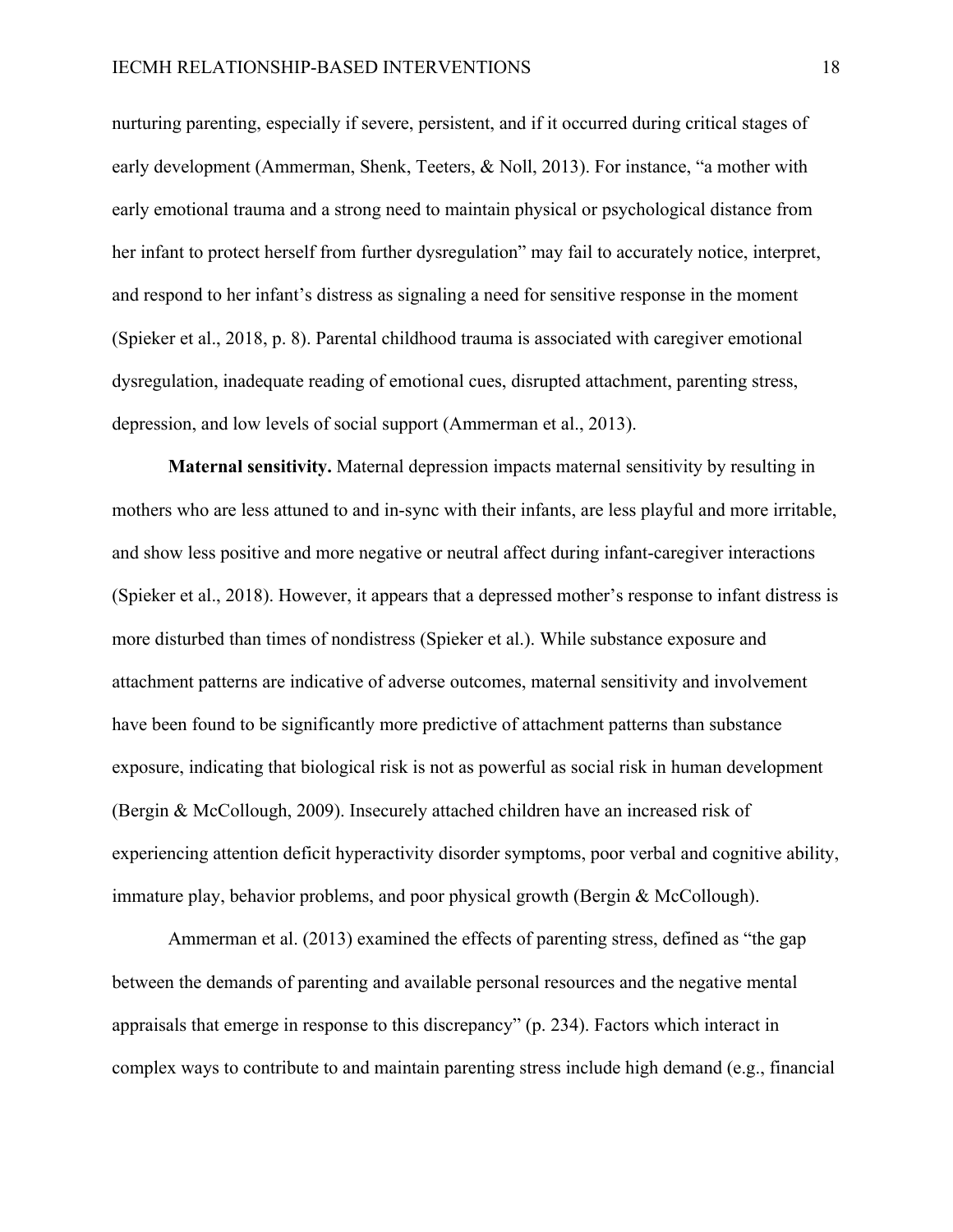hardship), development of ineffective coping strategies, maternal states (e.g., depression), and contextual vulnerabilities such as low levels of social support (Ammerman et al.). Correlated risks for parental stress include poverty, single parenthood, child behavior problems, low psychological resources and depression, which is a strong predictor of the persistence of parental stress (Ammerman et al.). Ammerman et al. also found that parenting stress interfered with attention and sensitivity to children's needs, disrupted goal-directed behavior, and contributed to parental maladjustment in relationships and overall functioning, especially in new mothers who face new demands and care requirements. Parenting stress is linked to harsh parenting practices, child maltreatment, and developmental delays in young children during the most vulnerable years for negative consequences of impaired parenting (Ammerman et al.).

**Coercive parenting.** Caregiver sensitivity results in different emotional responses in children which can be understood through attachment patterns. Scaramella and Leve (2004) provide a model for understanding coercive parent-child interactions which place young children at risk of developing emotional and behavioral disturbances in early childhood due to the mutually reinforcing cycle of intense hostility and negative emotionality. For example, a child may react to a caregiver request with anger and resistance, creating negativity that evokes hostile emotions and responses from parents, which only serve to further intensify emotional reactions in children (Scaramella  $& \text{Level}$ ). Such interactions are of concern during early childhood because they promote negative, reactive and externalizing child behavior and harsh parenting practices which hinder the development of social competencies (Scaramella & Leve). Some children are naturally more sensitive or emotionally responsive to environmental demands and consequently experience more difficulty learning how to regulate their emotions. When combined with harsh parental response, the child's successful development of regulatory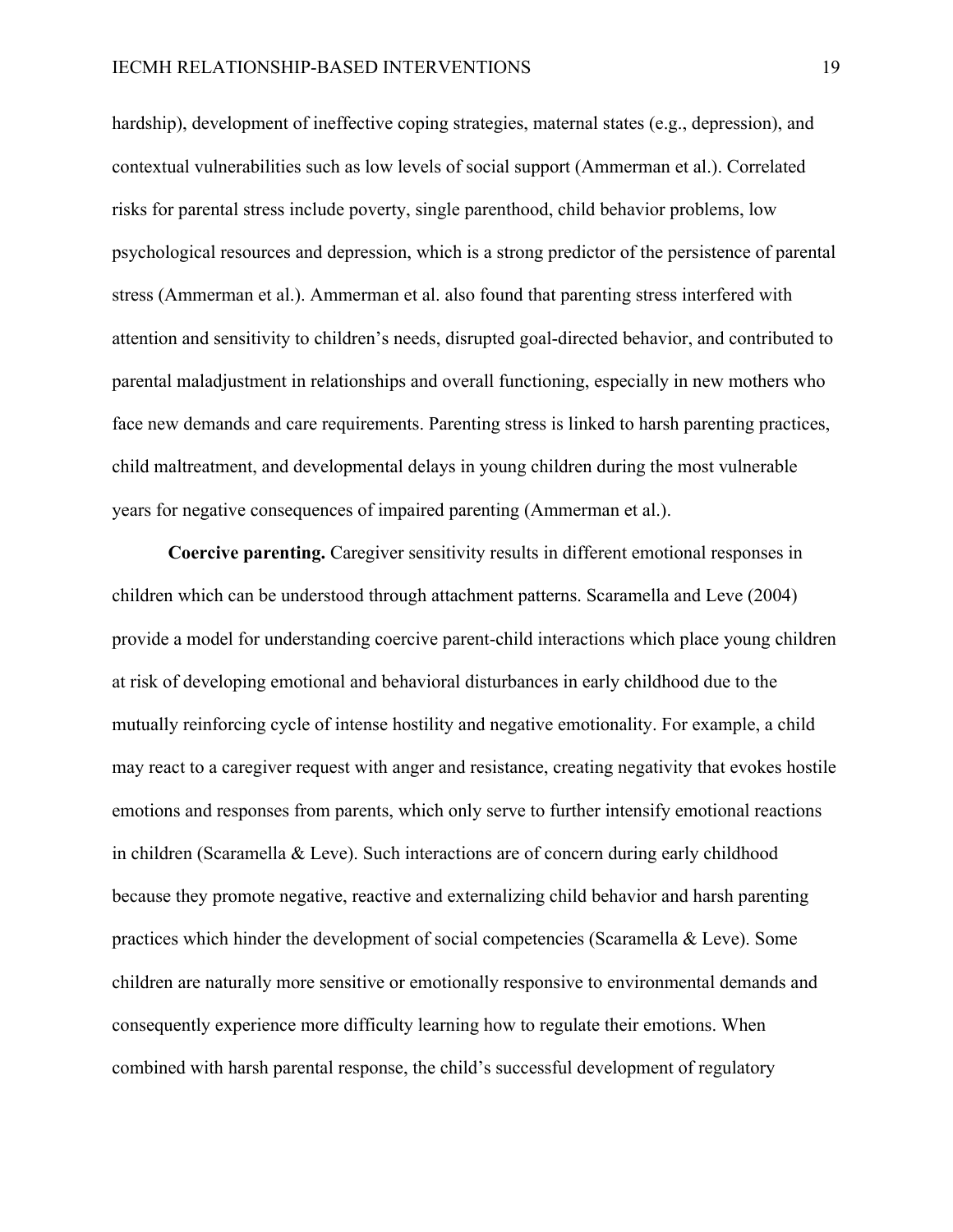strategies is further impeded while continuing to reinforce hostile parenting (Scaramella & Leve). Intense negative parental emotions increase children's emotional arousal, interfering with their ability to interpret parental messages causing them to react on emotions rather than content of parent requests (Scaramella & Leve). Any of the previously mentioned risk factors can interact in complex ways, creating stressors and disruptions in at-risk families, setting a pathway of emotional reactivity in some young children and potential harsh parenting practices, fueling a vicious cycle of coercive parent-child interactions and developmental deficits.

**Parent help-seeking.** A discussion of risk factors provides some understanding of the contexts in which IECMH issues can develop into maladaptive outcomes. However, it is also important to understand how at-risk families connect with early intervention services, as research indicates that less than a quarter of children and adolescents with mental health issues access appropriate professional help (Oh & Bayer, 2015). Different populations vary regarding the factors which influence their decisions to access support including personal attitudes and beliefs about help-seeking (Oh & Bayer). With early intervention services, caregivers have a central role in seeking professional help for behavioral or emotional issues in young children (Oh & Bayer). The literature establishes that parents follow a three-step help-seeking process beginning with recognition that a problem is present, followed by parent consideration of whether help is needed for the issue, and the final stage wherein parents must overcome any attitudinal or physical barriers to help-seeking (Oh & Bayer). This study of parent help-seeking processes for early intervention services found that a key barrier to accessing professional help was caregiver recognition of a significant behavioral issue in their child. Further, the majority of parents experienced difficulty overcoming attitudinal and physical barriers to professional mental health services with many citing beliefs that their child's problem would improve on its own and that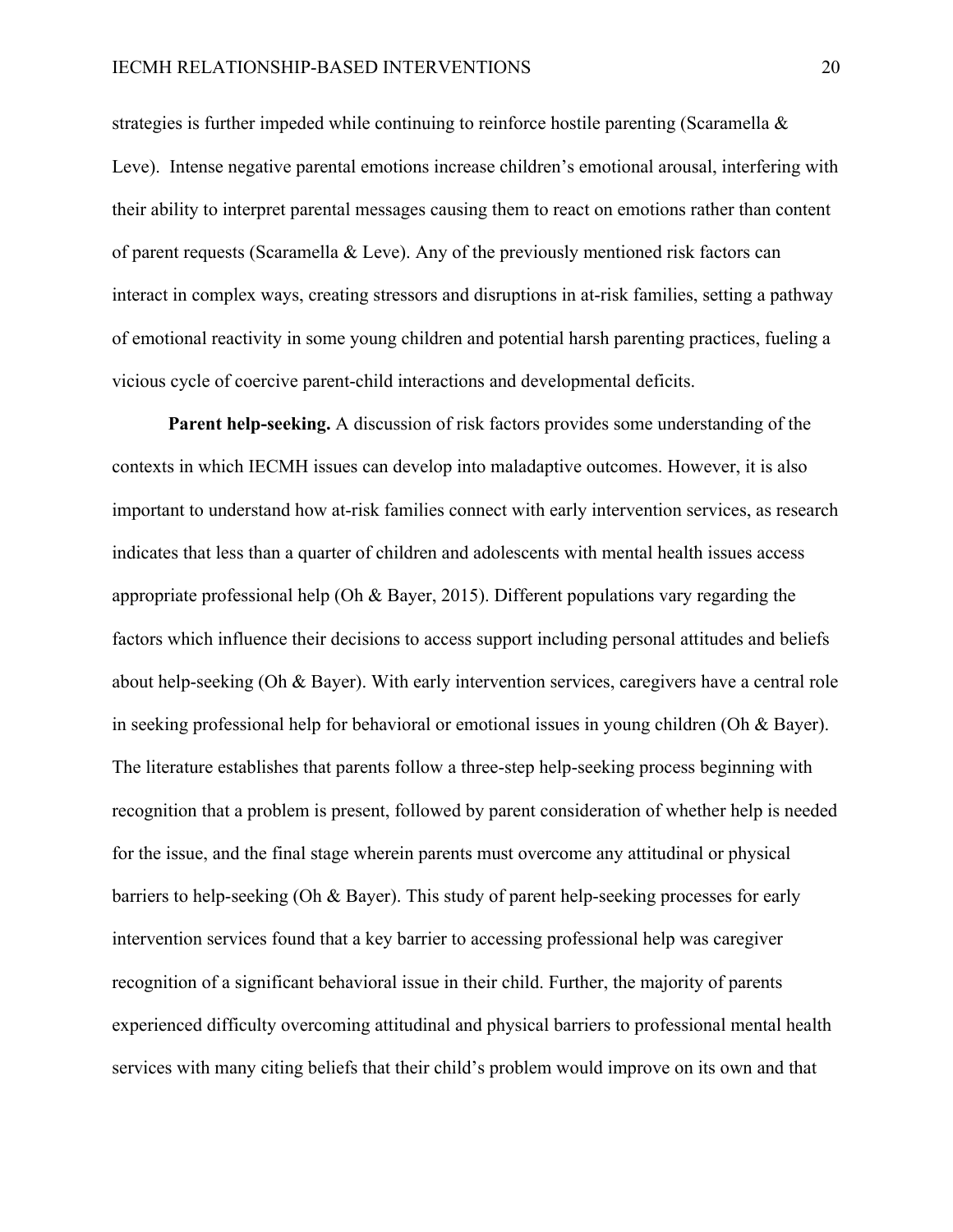[parents] were strong enough to handle the issue alone (Oh & Bayer). Parents with more positive help-seeking intentions were more likely to access professional care for their child in need than parents who felt ambivalent about seeking help (Oh & Bayer). However, a critical finding of this research demonstrated that parents who recognized their child's behavior as more difficult than average were seven times more likely to access professional help for their child's mental health issue, indicating the importance of increasing caregivers' ability to discern between normal challenging behavior and clinical level behavioral problems.

#### **Relationship-Based Interventions**

The literature clearly substantiates the importance of early relationships and experiences in early childhood mental health and development while citing various factors which may contribute to putting some families and young children at risk for developmental, emotional, behavioral or relational issues (Tronick & Beeghly, 2011). However, the research consistently supports secure attachment and positive parent-child relationships as important protective factors in early childhood (Kim et al., 2018). If problems persist and are left untreated, young children are at greater risk for maladaptive outcomes and future mental health issues throughout the life span. Two evidence-based treatments (EBTs) are discussed to determine outcomes and best practices in working with vulnerable families.

**Parent-child interaction therapy (PCIT)**. Disruptive behavior problems affect hundreds of millions of young children and their families with prevalence estimates varying from 4 to 15% (Fowles et al., 2017, p. 1115). Parent-Child Interaction Therapy is a well-established evidence-based treatment for young children ages 2-7 with disruptive externalizing behaviors and their parents which aims to reduce negative and coercive parent-child interactions that often result from parent's lack of knowledge and inappropriate use of discipline (Fowles et al.). PCIT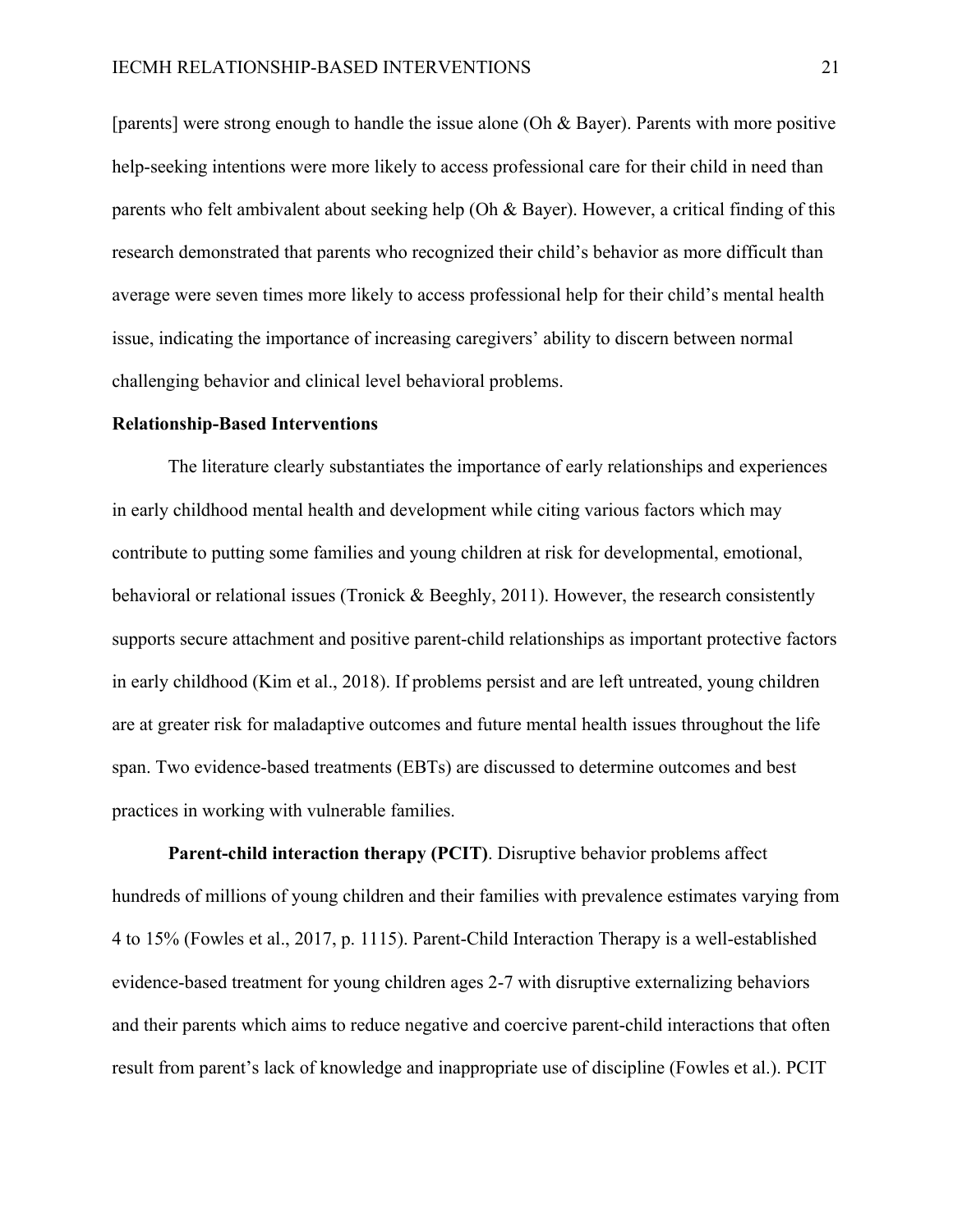is informed by social learning theory and attachment theory, using a one-way mirror to observe parent-child dyads and a bug-in-the-ear device to coach parents on how to attend to the child's behaviors consistently and predictably (Thomas & Zimmer-Gembeck, 2012). Parents learn behavior management strategies focusing on positive reinforcement rather than power assertion to reduce oppositional and disruptive behaviors while helping children to regulate emotions and providing parents with developmentally appropriate language and skills (Thomas & Zimmer-Gembeck).

PCIT consists of two phases, a relationship enhancement phase (Child Directed Interaction [CDI]) and a discipline phase (Parent Directed Interaction [PDI]) which typically occurs over 20 sessions (Fowles et al., 2017). The first phase, CDI, aims to enhance parent-child relationships as parents engage in play by following the child's lead, using selective attention to respond to appropriate behaviors with specific skills including behavior descriptions, labeled praise, and reflections while ignoring negative behaviors (Fowles et al.). In the second phase, PDI, parents learn how to give effective commands and provide consistent consequences (Fowles et al.). PCIT is unique and individualized for each family due to its focus on live coaching during therapy sessions and its mastery-based, data-driven approach (Fowles et al.).

*Home-based PCIT.* Traditionally, PCIT is performed in a clinic, and barriers such as lack of transportation or childcare for siblings prevent families of young children from participating in services (Fowles et al., 2017). However, Fowles et al. adapted the intervention to provide intensive services within the home to minimize such barriers to treatment common among families with limited resources and who ordinarily are less likely to engage in services (Fowles et al.). Home-based delivery has several advantages compared to clinic-based treatment including lower attrition rates, involvement of other individuals aside from the caretaker, and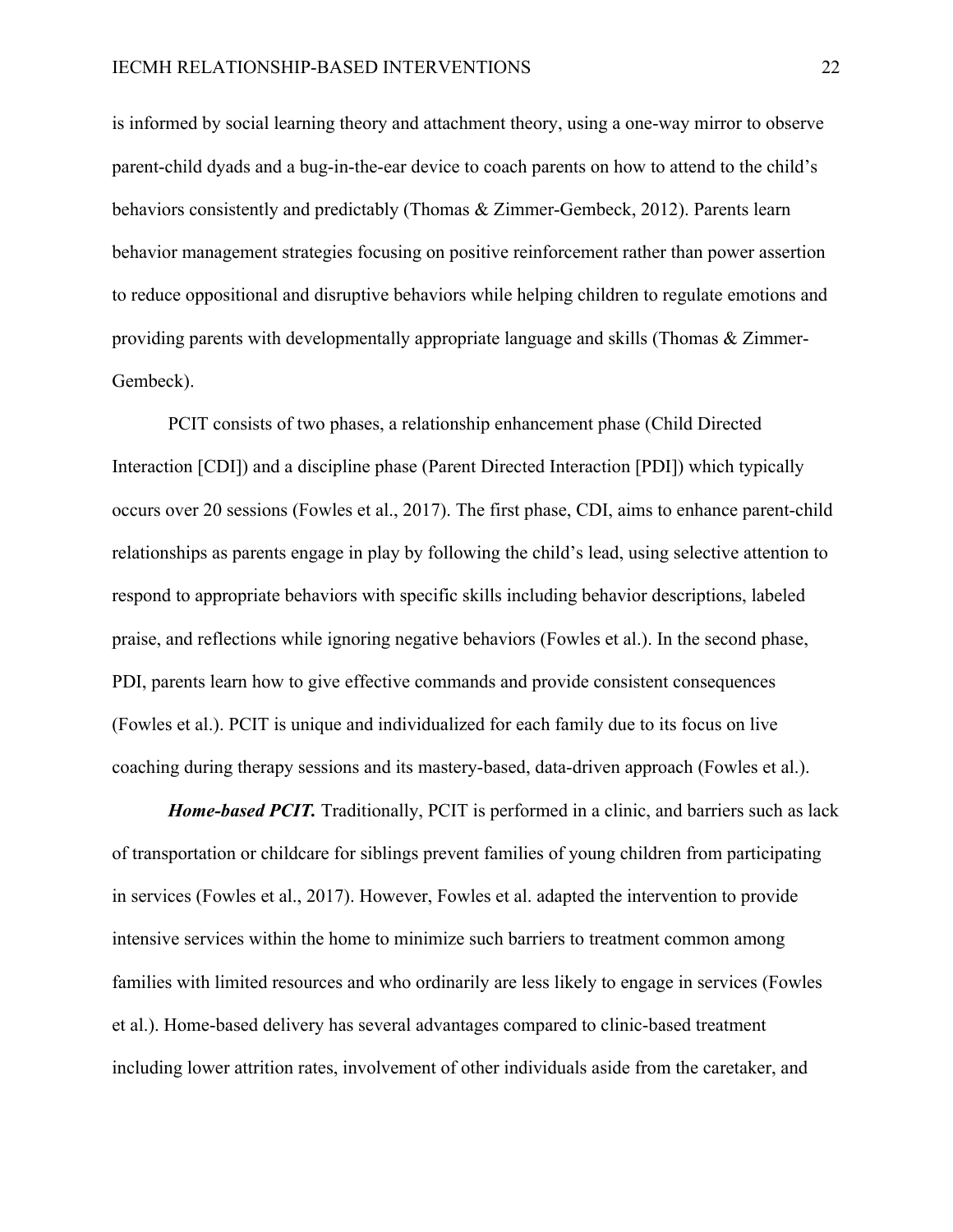more individualized attention (Fowles et al.). Specifically, in-home PCIT has ecological validity and allows for more rapid generalization of skills as therapists are able to observe parent/child behaviors and intervene in a natural setting while involving other family members in treatment and using PCIT skills with siblings and in varying situations (Fowles et al.). Further, home delivery is the preferred approach in working with families at risk for physical abuse and neglect due to its ability to increase retention by establishing strong rapport and high levels of support for families (Fowles et al.).

*PCIT training and delivery.* To be competent to use PCIT, therapists at minimum complete a 40-hour training with a PCIT master trainer according to PCIT training guidelines (Fowles et al., 2017). In Fowles et al.'s study, therapists completed the standard training in addition to receiving supplemental material specific to in-home delivery. Following intake, families received a general clinical evaluation and pretreatment observations using the Dyadic Parent-Child Interaction Coding System (DPICS) in a clinic or home-based setting depending on logistical issues, and all sessions thereafter were completed in-home with the exception of the initial PDI coaching sessions to ensure a level of environmental control (Fowles et al.). In-home coaching did not use electronic communication between therapist and caregiver, and therapists were trained to be as inconspicuous as possible when coding or coaching, sitting away from the child and ignoring any child attempts to communicate (Fowles et al.).

In addition to PCIT, families received wrap-around care including individual case managers for integrating community services (i.e., financial, food stamps, legal counsel) and involving the family in decision-making about service planning (Fowles et al., 2017). Case managers worked closely with the home-based PCIT therapists to create a customized Plan of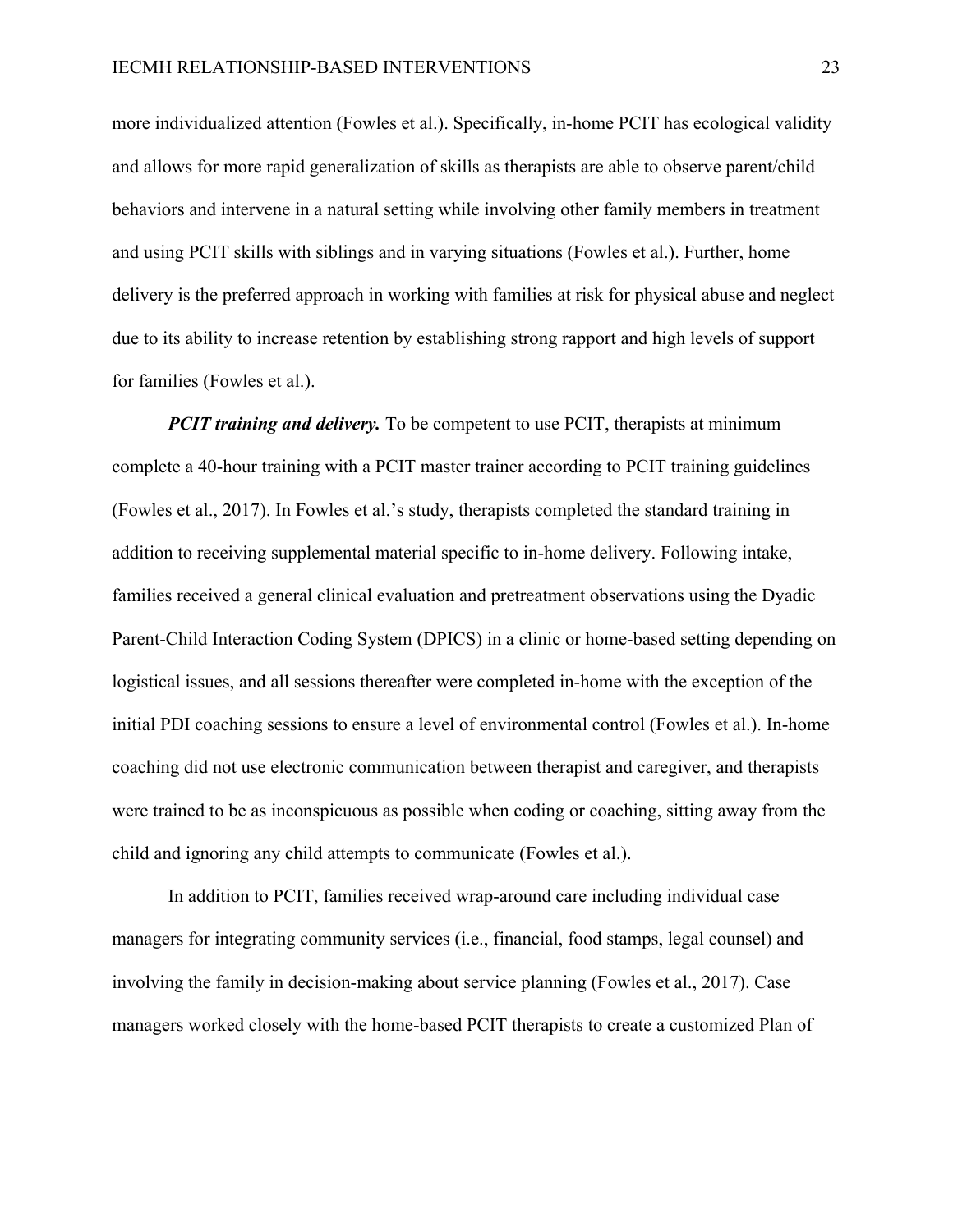Care (POC), with caregivers, family supports, and the treatment team meeting each month to discuss the POC and any necessary adjustments (Fowles et al.).

*Efficacy.* Parent skills were recorded as CDI-do skills (i.e., those which are encouraged) and CDI-avoid skills (i.e., those which are discouraged; Fowles et al., 2017). To master CDI, parents had to demonstrate 10 labeled praises, 10 behavioral descriptions, and 10 reflections in a 5-minute period while demonstrating less than three questions, commands, and criticisms (Fowles et al.). Overall, results of the study found home-based PCIT to be equal to clinic-based PCIT in outcomes and with lower attrition of high-risk populations (Fowles et al.). In general, intensive home-based participants demonstrated significantly higher use of specified skills at the beginning of treatment and showed less improvement session-to-session as compared to clinicbased participants (Fowles et al.). Both modalities of PCIT lead to significant decreases in child disruptive behaviors with effects that are evident across settings and measurement methods and gains that are maintained over time (Fowles et al.). PCIT also has shown to improve positive parenting behavior and reduces negative verbalizations such as criticism and has been shown to reduce disruptive behavior in children with developmental delays, at risk due to abuse, and racial/ethnic minority populations (Fowles et al.).

**Attachment and Biobehavioral Catch-Up (ABC).** Attachment and Biobehavioral Catch-Up (ABC) is a 10-session evidence-based treatment for high-risk families shown to be effective in helping children form secure attachments to caregivers while improving children's ability to regulate emotions and physiology (Yarger, Hoye, & Dozier, 2016). ABC aims to improve caregiver quality by promoting identified targets known to play key roles in child development when faced with adversity by encouraging parents to behave in sensitive and delighted ways when the child is not distressed, provide nurturance when the child is distressed,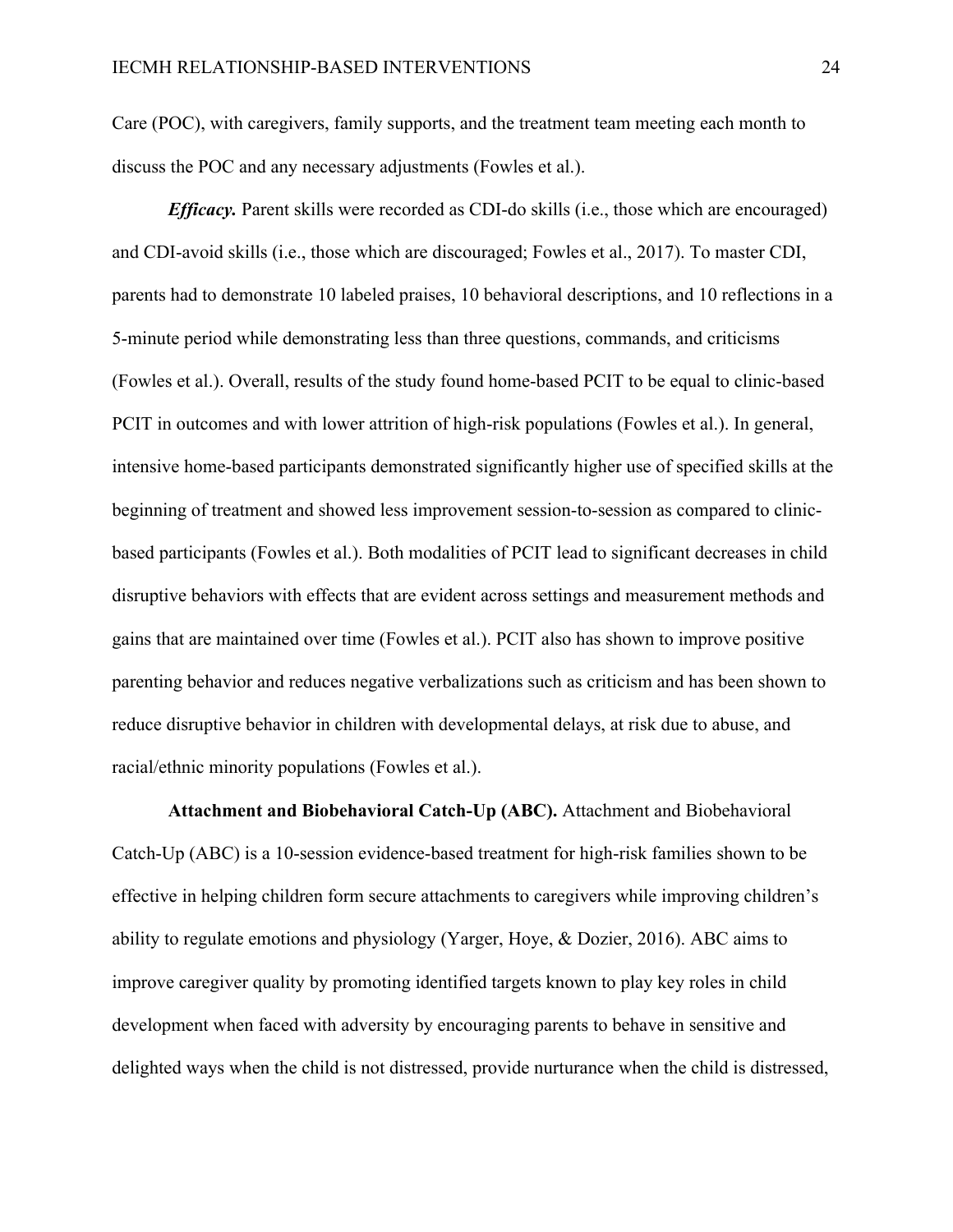and reduce frightening behaviors at all times (Yarger et al.). Therapists gradually incorporate intervention targets into sessions by discussing research findings with parents, viewing video demonstrations of other parents and children, and watching video clips of their own previous sessions (Yarger et al.). Therapists record video of parent-child interactions throughout the intervention, serving as coaching tool for improving parenting behaviors and as a demonstration of growth through creation of a video montage upon completion of ABC (Yarger et al.). A key strategy thought to lead to changes in parenting behaviors is in-the-moment feedback from therapists regarding the targeted behaviors of delighting, following the child's lead, nurturance, sensitivity, and non-frightening behaviors (Yarger et al.). Initially, therapists point out parents' naturally occurring behaviors, and once rapport is established, begin using scaffolding techniques to encourage on-target behaviors when parents fail to behave in nurturing, sensitive, and non-frightening ways (Yarger et al.).

*Efficacy.* ABC demonstrates efficacy with regard to children's HPA axis functioning, attachment behaviors, and executive functioning (Yarger et al., 2016). Children demonstrated higher wake-up cortisol value and steeper slope which are normative for HPA axis functioning in typically developing children and differentiate high- and low-risk children (Yarger et al.). Further, changes in cortisol production have been shown to persist for 3 years after completion of ABC in addition to long-lasting change of children's executive functioning (Yarger et al.). The literature also supports evidence of attachment security and more sensitive parenting in families who complete ABC (Yarger et al.).

*Randomized clinical trial.* Yarger et al. (2016) sought to investigate how and when change occurs during ABC in conducting a randomized clinical trial of an experimental group receiving ABC intervention and a control group receiving an intervention focused on improving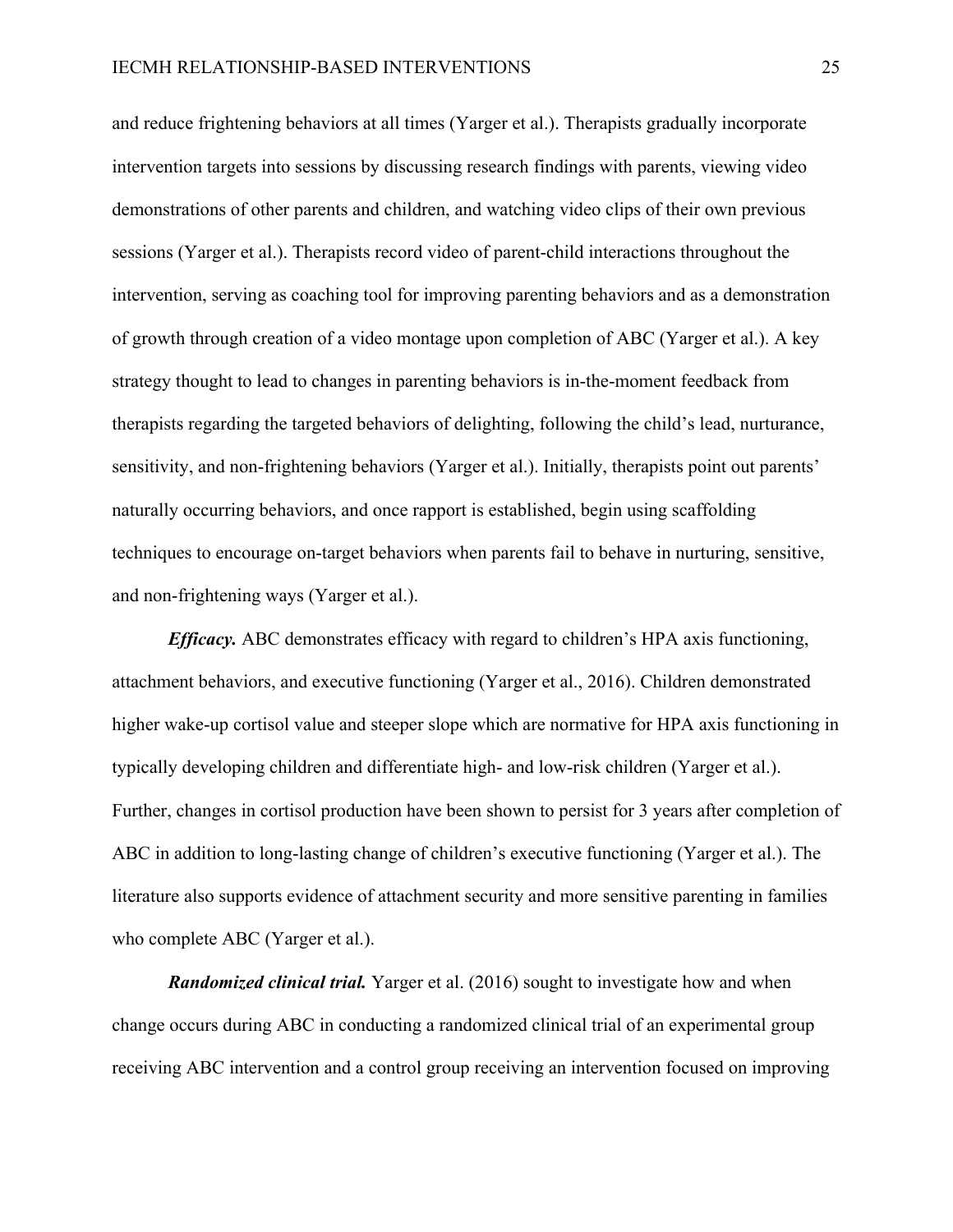children's fine and gross motor skills, cognition, and language abilities (Yarger et al.). Both interventions occurred across 10 weekly, hour-long sessions in the home with a parent coach interacting with the parent and child (Yarger et al.). For the experimental group receiving ABC, sessions 1 and 2 introduce the idea that children need nurturance even when they are not providing clear cues; sessions 3 and 4 encourage mothers to behave in sensitive and delighted ways by following the child's lead; sessions 5 and 6 help mothers identify and appropriately respond to children's signals while acknowledging that some play interactions can be frightening and/or intrusive; sessions 7 and 8 support mothers in exploring their own experiences of being parents and how those may be impacting their ability to meet intervention targets; and sessions 9 and 10 provide an opportunity for therapists to consolidate gains and focus more closely on areas where mothers continue to struggle in addition to celebrating accomplishments (Yarger et al.). Weekly homework assignments facilitate further comprehension of intervention targets (Yarger et al.).

*Results.* Yarger et al. (2016) found that mothers who participated in ABC were significantly more sensitive, less intrusive, and showed a steeper rate of change than mothers in the control group (Yarger et al.). The study substantiated that mothers showed a steeper increase in sensitivity and a steeper decline in intrusiveness during the first half of treatment than during the second half of treatment (Yarger et al.).

#### **Implications**

An examination of two empirically-supported, relationship-based interventions, PCIT and ABC, further confirmed their efficacy in achieving the changes they seek to influence in parentchild relationships. Examination of the two interventions supported previous findings in the research indicating that most change in relationship-based interventions occurs early in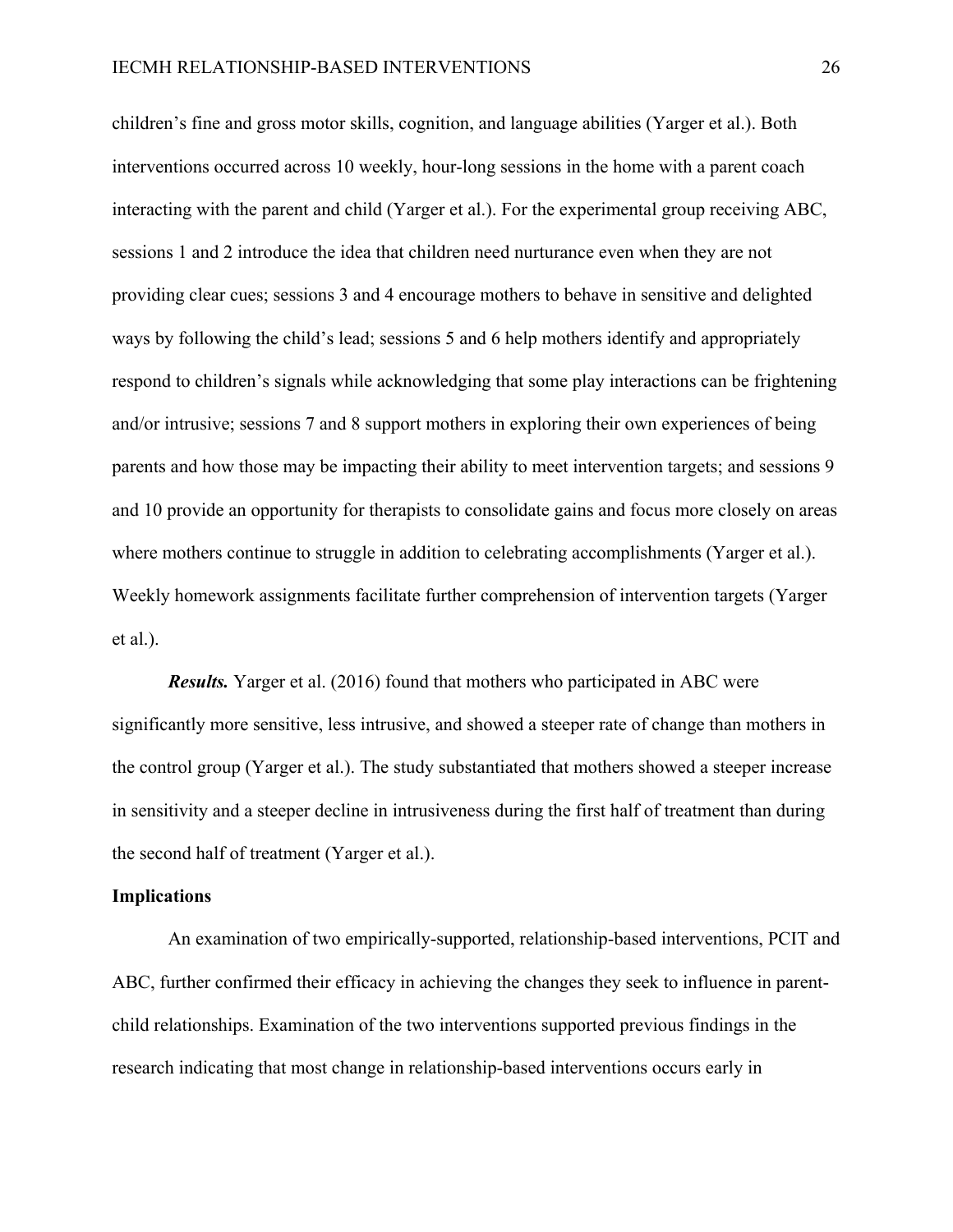treatment. Clinicians may use this as a point of reference for when parenting behavior is generally expected to change and make adjustments to the therapeutic approach if not seen by anticipated timelines (Yarger et al., 2016). Future research should aim at determining the exact number of sessions needed to sustain change in parenting behaviors and whether the second half of treatment is necessary to maintain improvements (Yarger et al.). Further, the literature supports the effectiveness of home-based treatments in reducing barriers to accessing professional support.

More can be done to better target and educate high-risk families in addition to other community supports such as early childhood educators through consultation and wrap-around services. Evidence-based treatments aimed at improving parenting quality are crucial for children who have experienced early adversity as it disrupts negative developmental trajectories and prevents more severe maladaptive outcomes across the lifespan. This constitutes future-oriented thinking which creates healthy societies in a time when mental health issues are on the rise and mental health professionals are in shortage.

#### **Limitations**

While the literature makes a strong case for the importance of IECMH and early intervention, it demonstrates a need for further educating caregivers and professionals on the full continuum of services intended to promote healthy development, prevent mental health problems, and treat mental health disorders in young children. This is especially true for society's most vulnerable families whom experience a complexity of risk factors including poverty, trauma exposure, substance abuse, and maladaptive interaction patterns transmitted across generations. Many parents and professionals continue to need support in distinguishing typical challenging behaviors from clinical level behavioral concerns in young children.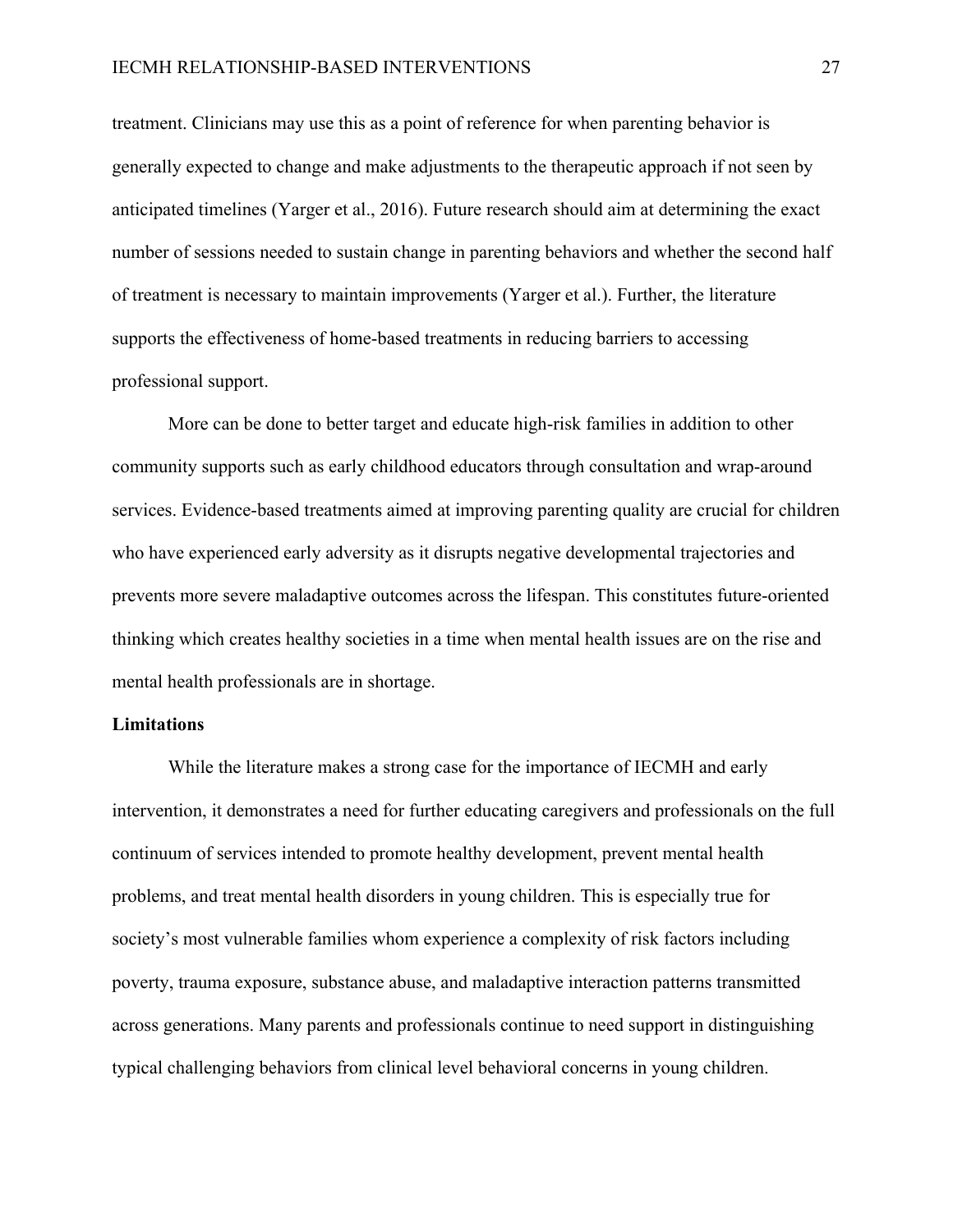### **Conclusion**

This literature review established the importance of IECMH and early intervention services, identified the vital role of early relationships and experiences, explored the pathways and contexts of maladaptive outcomes, and discussed the efficacy of two relationship-based interventions, Parent-Child Interaction Therapy (PCIT) and Attachment and Biobehavioral Catch-Up (ABC). Secure attachment and positive parent-child interaction patterns support resiliency in response to life stressors in IECMH. These are particularly important in at-risk families exposed to a plethora of risk factors as relationship-based interventions such as PCIT and ABC can provide the impetus to change maladaptive interaction patterns, preventing their transmission across generations of families while working towards healthier societies.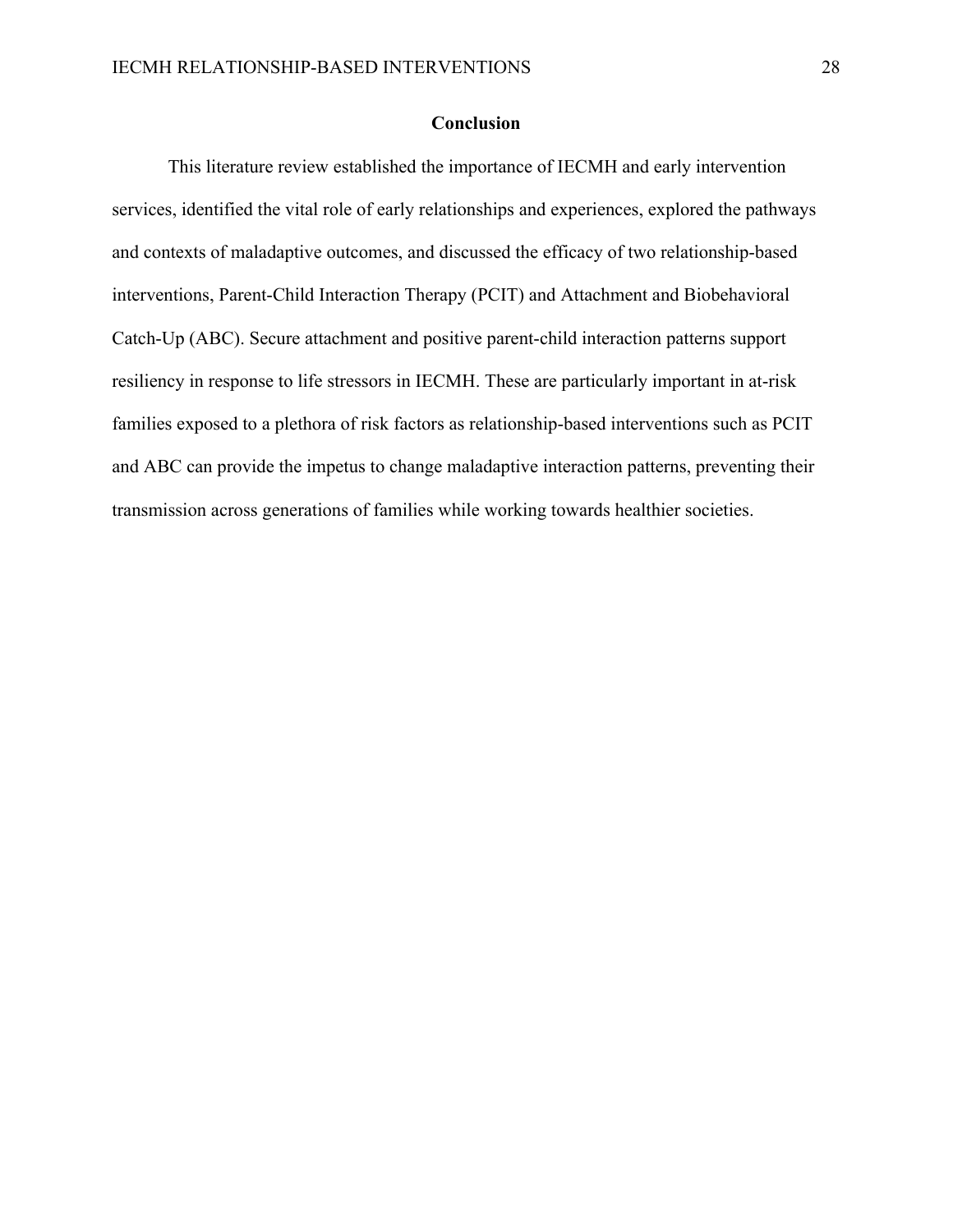#### **References**

- Ammerman, R.T., Shenk, C.E., Teeters, A.R., & Noll, J.G. (2013). Multiple mediation of trauma and parenting stress in mothers in home visiting. *Infant Mental Health Journal, 34,* 234- 241. doi: 10.1002/imhj.21383
- Azzi-Lessing, L. (2013). Serving highly vulnerable families in home-visitation programs. *Infant Mental Health Journal, 34,* 376-390. doi: 10.1002/imhj.21399
- Bakermans-Kranenburg, M.J., Van Ijzendoorn, M.H., & Juffer, F. (2005). Disorganized infant attachment and preventive interventions: A review and meta-analysis. *Infant Mental Health Journal, 26,* 191-216. doi: 10.1002/imhj.20046
- Bergin, C., & McCollough, P. (2009). Attachment in substance-exposed toddlers: The role of caregiving and exposure. *Infant Mental Health Journal, 30,* 407-423. doi: 10.1002/imhj.20221
- Center on the Developing Child. (2017). *Early childhood mental health.* Retrieved from https://developingchild.harvard.edu/science/deep-dives/mental-health/
- Center on the Developing Child. (2007). *The science of early childhood development* (InBrief). Retrieved from https://developingchild.harvard.edu/resources/inbrief-science-of-ecd/
- Center on the Developing Child. (2011). *Three core concepts in early development.* Retrieved from https://developingchild.harvard.edu/resources/three-core-concepts-in-earlydevelopment/
- Fowles, T.R., Masse, J.J., McGoron, L., Beveridge, R.M., Williamson, A.A., Smith, M.A., & Parrish, B.P. (2017). Home-based versus clinic-based Parent-Child Interaction Therapy: Comparative effectiveness in context of dissemination and implementation. *Journal of Child and Family Studies, 27,* 1115-1129. doi: 10.1007/s10826-017-0958-3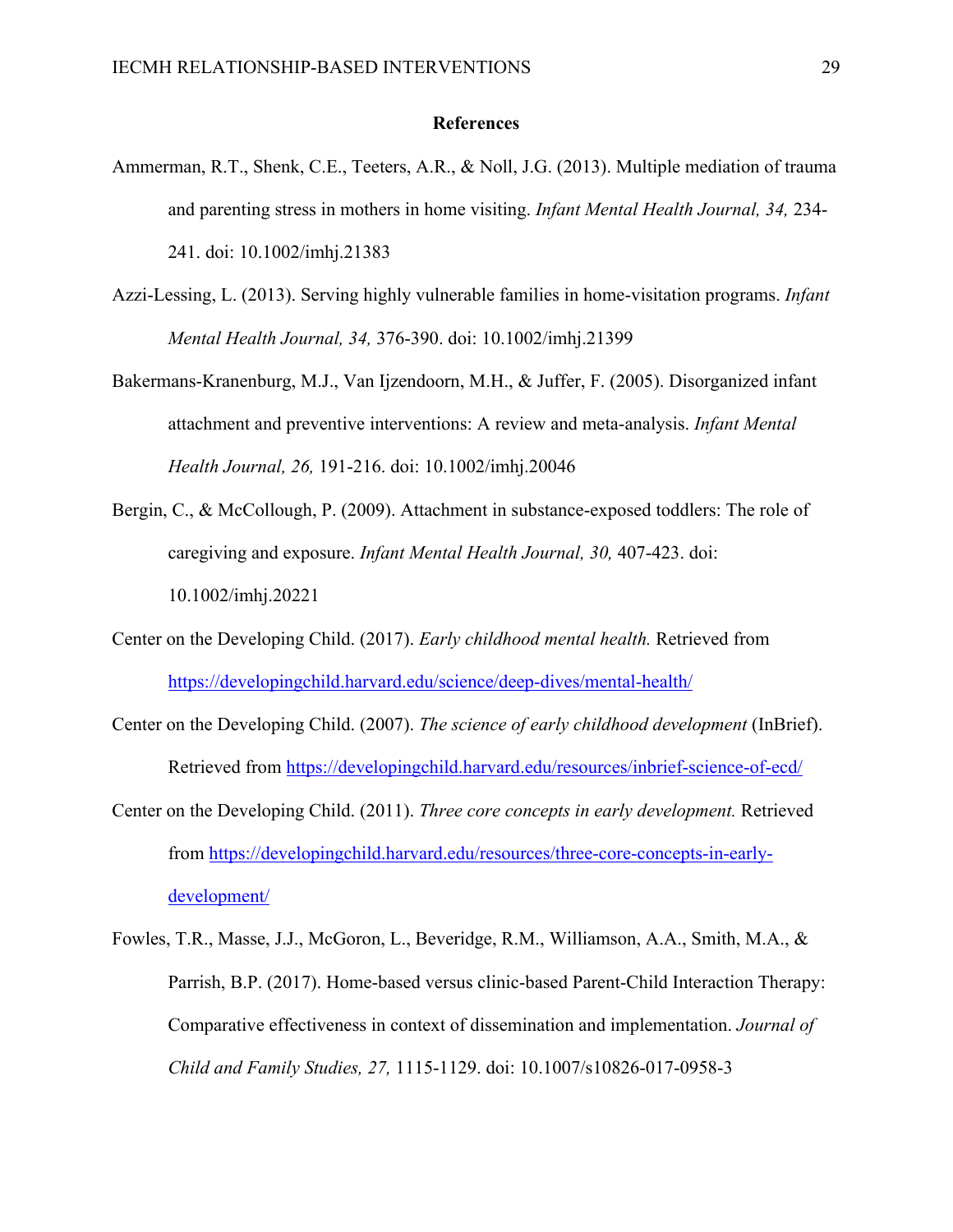- Jadwin, G. (2019). The Impact of Social-Emotional Development in Preschool (Thesis, Concordia University, St. Paul). Retrieved from https://digitalcommons.csp.edu/teachereducation\_masters/ 13
- Kim, M., Woodhouse, S.S., & Dai, C. (2018). Learning to provide children with a secure base and a safe haven: The Circle of Security-Parenting (COS-P) group intervention. *Journal of Clinical Psychology, 74,* 1319-1332. doi: 10.1002/jclp.22643
- Oh, E., & Bayer, J.K. (2015). Parents' help-seeking processes for early childhood mental health problems. *Child and Adolescent Mental Health, 20,* 149-154. doi: 10.1111/camh.12081
- Scaramella, L.V., & Leve, L.D. (2004). Clarifying parent-child reciprocities in early childhood: The early childhood coercion model. *Clinical Child and Family Psychology Review, 7,* 89-107.
- Spieker, S.J., Oxford, M.L., Fleming, C.B., & Lohr, M.J. (2018). Parental childhood adversity, depressive symptoms, and parenting quality: Effects on toddler self-regulation in child welfare services involved families. *Infant Mental Health Journal, 39,* 5-16. doi: 10.1002/imhj.21685
- Sroufe, L.A. (2005). Attachment and development: A prospective, longitudinal study from birth to adulthood. *Attachment and Human Development, 7,* 349 – 367. doi: 10.1080/14616730500365928
- Thomas, R., & Zimmer-Gembeck, M.J. (2012). Parent-Child Interaction Therapy: An evidence based treatment for child maltreatment. *Child Maltreatment, 17,* 253-266. doi: 10.1177/1077559512459555
- Tronick, E., & Beeghly, M. (2011). Infants' meaning-making and the development of mental health problems. *American Psychologist, 66,* 107-119. doi: 10.1037/a0021631